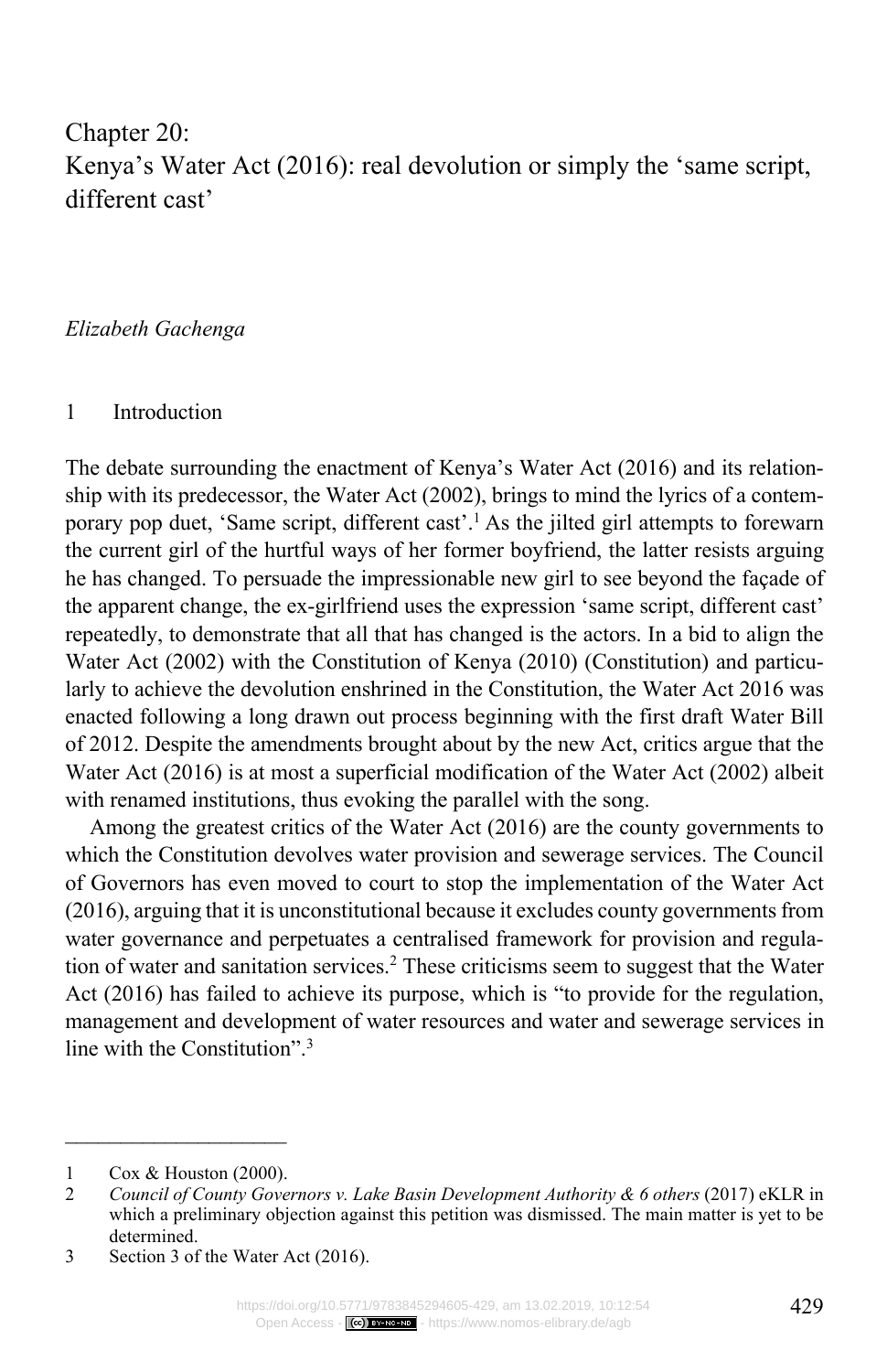### *Elizabeth Gachenga*

The mismatch between the content of the Water Act (2016) and the expectations of its stakeholders also brings to the fore some underlying assumptions that have driven water sector reforms over the last 20 years. For instance, an overriding principal driver of water sector reforms in Kenya has been the conviction that the governance problem facing the water sector is attributable to the lack of decentralisation. It was hoped that devolution, introduced by the Constitution, would entirely cure this ailment. While the Water Act (2016) revamps the institutional water governance framework to provide for national and county functions, critics are of the view that the framework largely comprises of a multiplicity of institutions at the national level as was the case with the Water Act (2002), albeit with these institutions being renamed under the new Act.

# 2 Analysis of the Water Act (2016)

In order to determine the merits or otherwise of the criticism meted against the Water Act (2016), it is paramount to conduct a comparative analysis between the provisions of the two laws. The analysis is based on the main provisions of the water law on ownership of water resources, the human right to water and water rights, and the institutional frameworks for water governance at the national and county levels. The analysis is anchored on the provisions of the Constitution, which the new Act should be aligned with.

# 2.1 Overall alignment with the Constitution of Kenya (2010)

Kenya's Water Act (2002) was premised on the notion that a successful water governance framework should address three main issues: delineation of roles; devolution of water and sewerage services; and privatisation. This thesis also informed the National Water Master Plan 2030 launched in 2014.4

The Water Act (2016) is based on a similar premise, with the additional goal of aligning the water law to the Constitution. To this end, the Act contains an overarching provision requiring its administration or application to be guided by relevant constitutional provisions.<sup>5</sup> These include Article 10 on the national values and principles of governance; Article 43 outlining economic and social rights in the Bill of Rights; Article 60 on equitable, efficient, productive and sustainable management of land resources; and Article 232 on the values and principles of the public service.

 $\mathcal{L}=\mathcal{L}^{\mathcal{L}}$  , where  $\mathcal{L}^{\mathcal{L}}$  , we have the set of the set of the set of the set of the set of the set of the set of the set of the set of the set of the set of the set of the set of the set of the set of

<sup>4</sup> Government of Kenya (2014).<br>5 Section 4 of the Water Act (20

<sup>5</sup> Section 4 of the Water Act (2016)*.*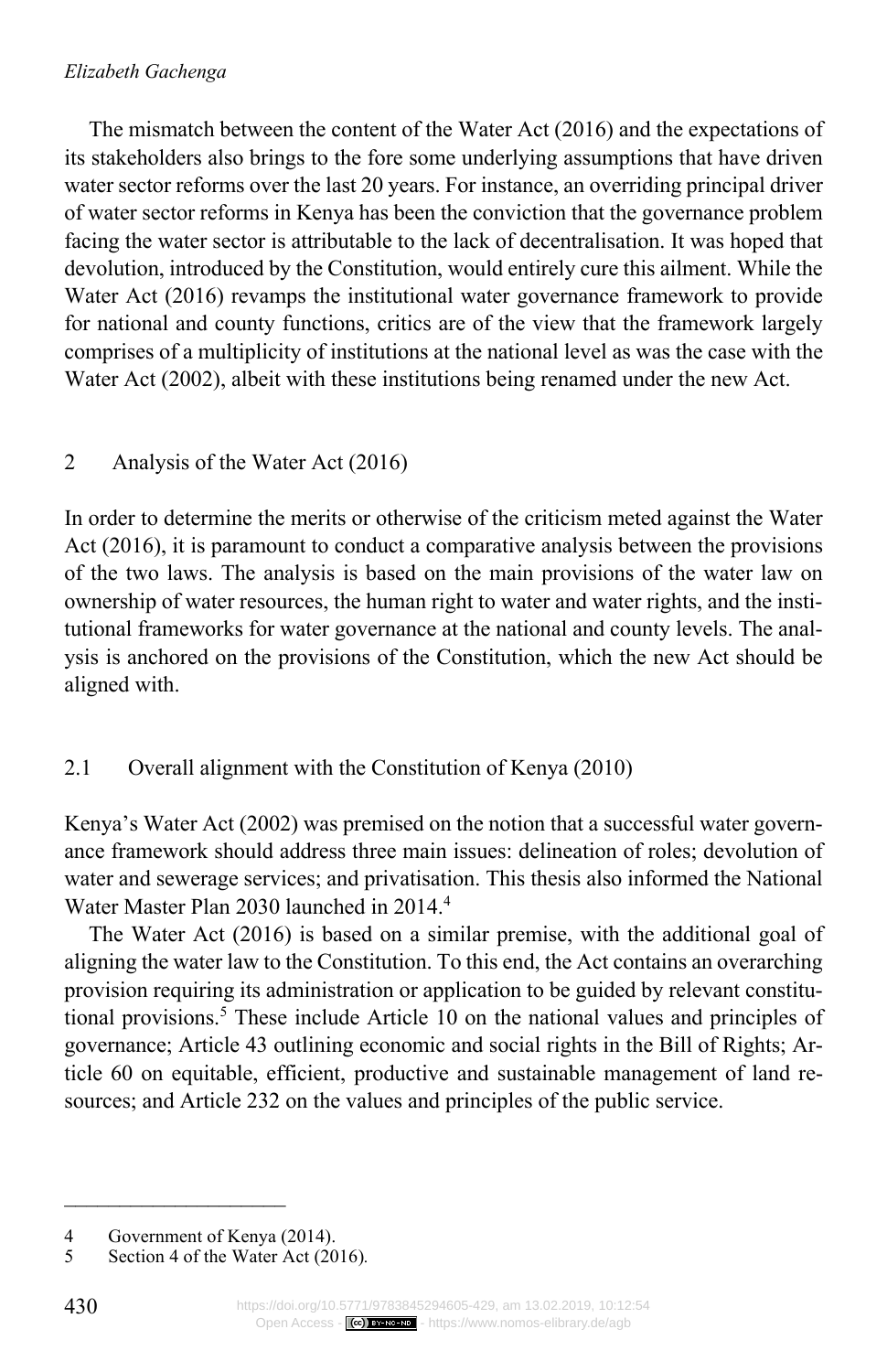#### 2.2 Ownership of water resources

The Constitution contains some fundamental provisions in relation to the ownership of water resources and the rights of Kenyans to water and sanitation. One of the expected outcomes of the revision of the Water Act (2002) was thus the alignment of the Act to the letter and spirit of the Constitution.

In a bid to emphasise the sovereignty of the people, the Constitution clearly vests all resources of the country in the people of Kenya. Water resources, including rivers, lakes and other water bodies as defined by an Act of Parliament are included in the definition of public land.<sup>6</sup> According to the Constitution, "all land in Kenya belongs to the people of Kenya collectively as a nation, as communities and as individuals" and consequently the people of Kenya essentially own the country's water resources.7

The Water Act (2002) vested the ownership of water resources in the state subject to any other rights of use granted by law. In keeping with the spirit of the Constitution, the Water Act (2016) makes it clear that while the state, and more specifically national government, is the custodian of resources, it holds them in trust for the people of Kenya.8 This is a fundamental departure from the Water Act (2002) and has some interesting implications to water resource governance.

Firstly, defining rivers, lakes and other water bodies as public land puts them under the mandate of the National Land Commission (NLC). Arguably, this provides a framework for sustainable governance of all-natural resources, including water.

While the Water Act (2016) contains no explicit recognition of this oversight role of the NLC, it is replete with references to other land laws including the Land Act<sup>9</sup> and the Community Land Act.10 Further, in recognition of the central nexus between land and water resources, the Act provides for representation of the Principal Secretary responsible for land or his/her representative in the membership of the Water Resources Authority Management Board. Interestingly, the Water Act (2016) includes a provision subordinating its provisions pertaining to community land to the Community Land Act.<sup>11</sup>

Secondly, the Water Act (2016) clarifies the effect of a devolved governance framework for water resources. During stakeholder meetings preceding the enactment of the Act, counties raised the possibility of counties hosting water resources, to charge other counties for the use of the water sourced from their county. This is for instance, Murang'a County's contention with respect to water supply from Ndakaini Dam in Murang'a to Nairobi County. Section 6 of the Water Act (2016) debunks this notion by

<sup>6</sup> Article 62(1)(i) of the Constitution of Kenya (2010).

<sup>7</sup> Article 61 of the Constitution of Kenya (2010).

<sup>8</sup> Section 5 of the Water Act (2016).<br>9 Section 8(4) of the Water Act (201

Section  $8(4)$  of the Water Act (2016).

<sup>10</sup> Section 138 of the Water Act (2016).

<sup>11</sup> Ibid.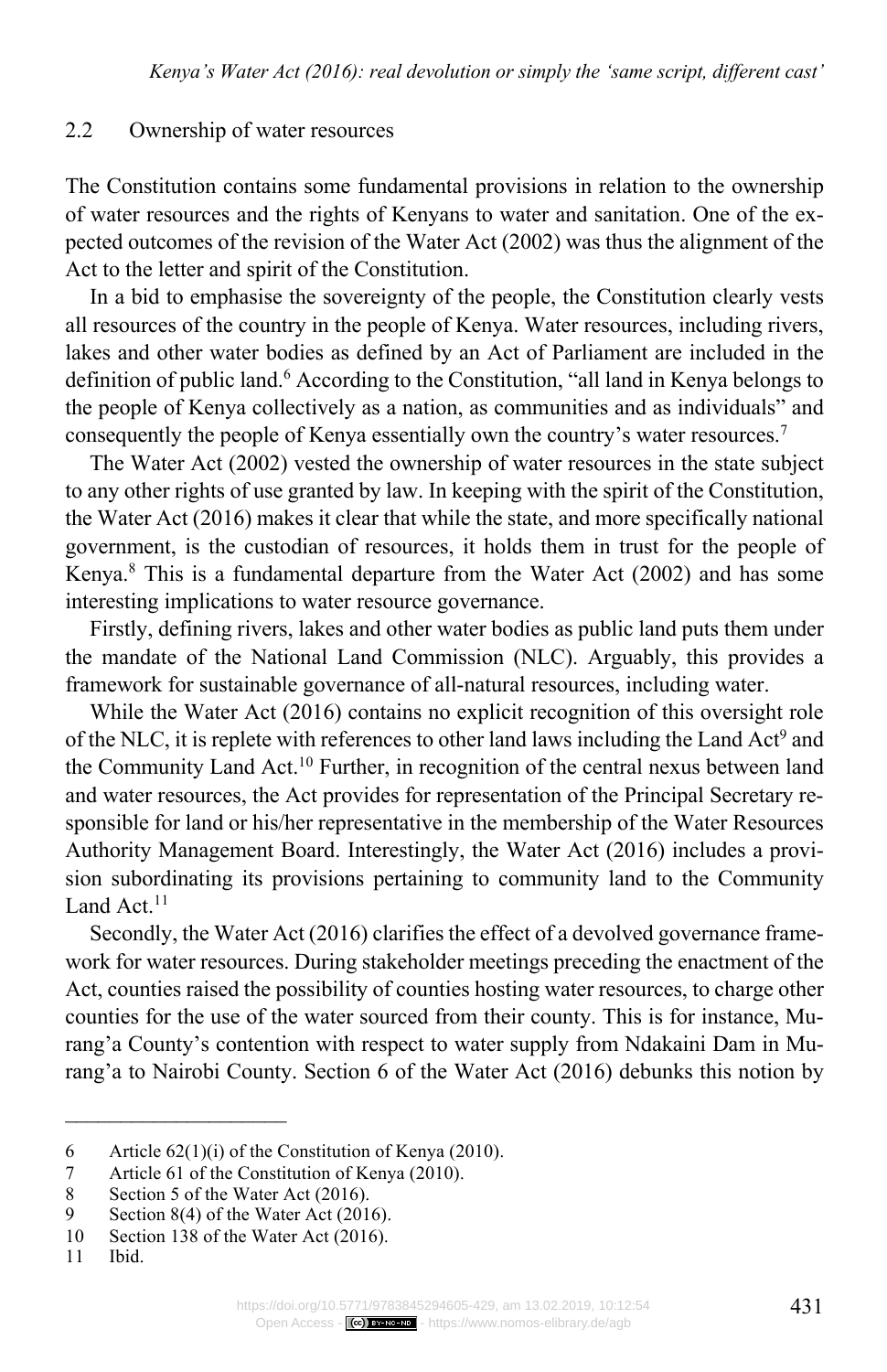assigning the Water Resources Authority the role of regulating the management and use of water resources as an agent of the national government.

Water basins in Kenya, as in other jurisdictions, cut across various county boundaries and thus the vesting of ownership in specific counties would have resulted in the need for complex inter-county arrangements for sharing of water resources. Australia's water governance framework is a good example of the complexities that arise when ownership and management of water resources is vested in state governments as opposed to the federal government.<sup>12</sup>

The Water Act (2016) also includes any water works that relate to cross-cutting water resources or works whose objective is to serve national government in the definition of national public water works. This further clarifies the issue of ownership and management of water resources.<sup>13</sup> In the fourth schedule of the Constitution, public works constitute a function of the national government in contrast with county public works, which are a function of county governments.<sup>14</sup> The Act also grants wide-ranging powers to the national government in relation to public water works including powers to acquire land required for these national public water works. Arguably, this seems to go against the spirit of devolution and subsidiarity, as it gives a blank cheque to the national government in relation to designating certain water resource infrastructure as national public water works, thus taking away the powers of county governments over these.

### 2.3 Water: a human right or still an economic good?

The Water Act (2002) treated water primarily as an economic good, a common trend in water sector reforms globally.15 Consequently, under the Act, water rights were vested in the Minister in charge of the sector and could only be granted through permits or other means anticipated in the Act. The Act had no provisions explicitly recognising the nature of water as a public good or considering the governance of water resources in the context of public trusteeship.

Apart from vesting the ownership of water resources in its people, the Kenyan Constitution is a progressive one with an enriched Bill of Rights incorporating the economic, social and cultural rights in the list of fundamental rights. The Constitution, by explicitly recognising the human right to water, emphasises an important and fundamental dimension of water resources. The Constitution additionally requires the government to take affirmative action to ensure that minorities and marginalised groups

<sup>12</sup> Kildea & Williams (2010: 595).<br>13 Section 8. Water Act (2016).

Section 8, Water Act (2016).

<sup>14</sup> Fourth Schedule Section 19 of the Constitution of Kenya (2010).

<sup>15</sup> Cullet (2006: 206).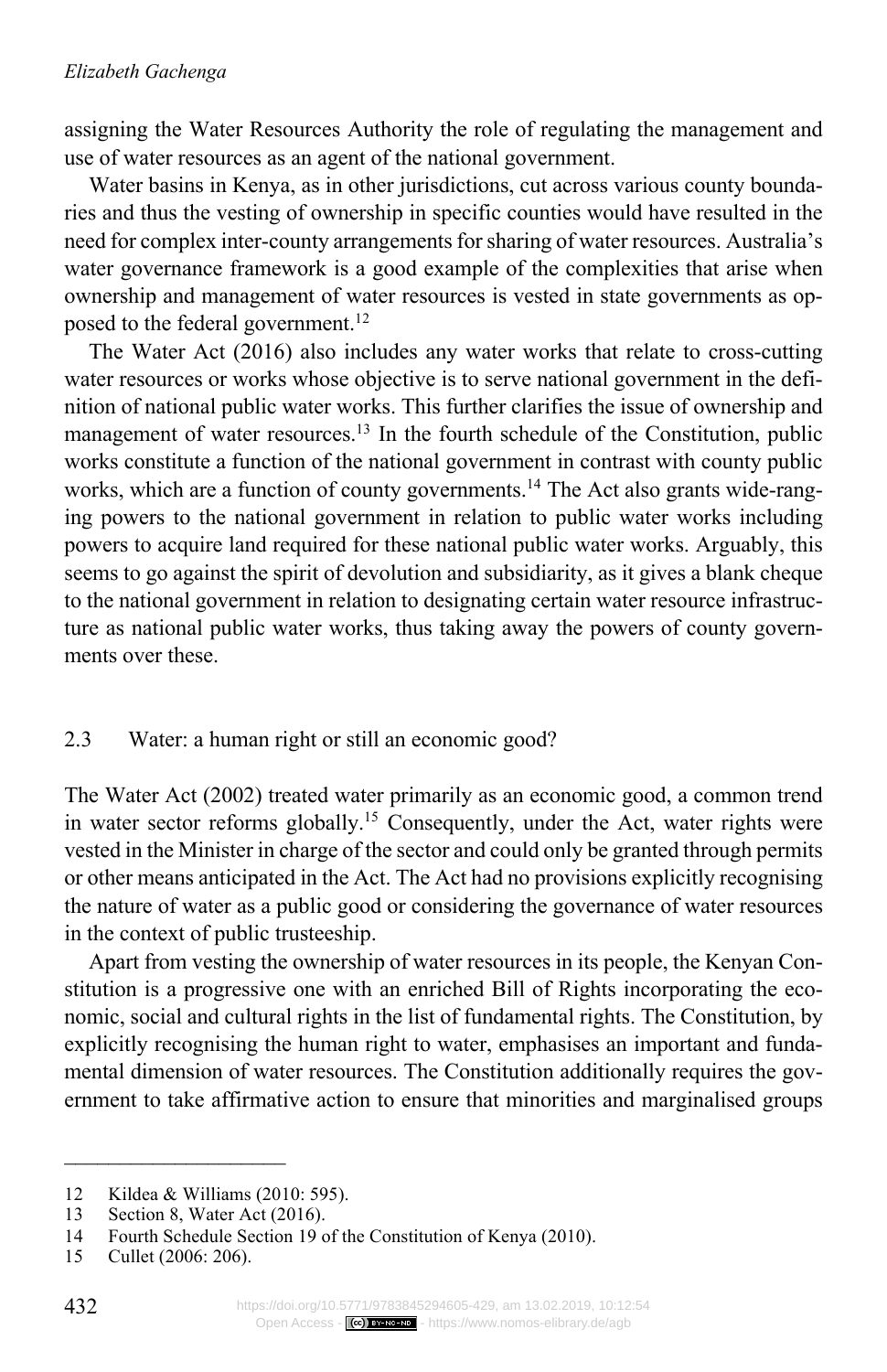have reasonable access to water.<sup>16</sup> The responsibility for 'progressively' realising this lies with the national government.17 Counties are, however, very critical in this regard as they are responsible for water service provision. One primary objective of the Water Act (2016) is to align the water law to the Constitution's recognition of water as a human right. The realisation of this objective calls for cooperation and collaboration between the national and county governments.

### 2.3.1 Right to water and the Water Act (2016)

The Water Act (2016), in alignment with the Constitution, explicitly recognises the fundamental right of every person in Kenya to clean and safe water in adequate quantities and to reasonable standards of sanitation.<sup>18</sup> Further, the Act clearly stipulates that the role of regulating the management and use of water resources lies with the national government through its agent, the Water Resources Authority.19

Arguably, the recognition by the state of the right to water and reasonable sanitation standards provides a basis for obliging the state to put in place measures to redress issues of underserviced rural populations and the urban poor. However, the recognition by a Constitution or a water law of the right to water and sanitation in and of itself does not ensure the realisation of the right. It is necessary to define the normative content of the right so as to provide a basis for making the right justiciable. Justiciability of the right depends on a clear agreement on the minimum core constituting the right as evidenced by case law from other jurisdictions with similar rights in their legal frameworks.20 In the case of Kenya's Constitution, the provisions relating to the enforcement of the Bill of Rights seek to ensure the justiciability of the rights.<sup>21</sup>

Apart from recognising the right to water and sanitation, the Water Act (2016) attempts to flesh out some normative content constituting the government's obligation relating to the progressive realisation of the right. For instance, the Act requires the Cabinet Secretary responsible for water to prepare a five-year National Water Services Strategy which will include the plans in place for the progressive realisation of this right to water and sanitation to all. The Water Services Regulatory Board (WASREB) is also obliged to make regulations, which should among other issues, address the progressive realisation of the right to water services.<sup>22</sup> In addition, the Act requires that Water Service Providers (WSPs) that hold county or national public assets, to refrain

<sup>16</sup> Article 56(e) of the Constitution of Kenya (2010).<br>17 Section 64(2) of the Water Act (2016).

Section  $64(2)$  of the Water Act (2016).

<sup>18</sup> Section 63 of the Water Act (2016).

<sup>19</sup> Section 6 of the Water Act (2016).<br>20 *Mazibuko and Others v. City of Jol* 

<sup>20</sup> *Mazibuko and Others v. City of Johannesburg and Others* (2009) 28 ZACC.

<sup>21</sup> Articles 20-22 of the Constitution of Kenya (2010).<br>22 Section 72(1)(n) of the Water Act (2016).

Section  $72(1)(n)$  of the Water Act  $(2016)$ .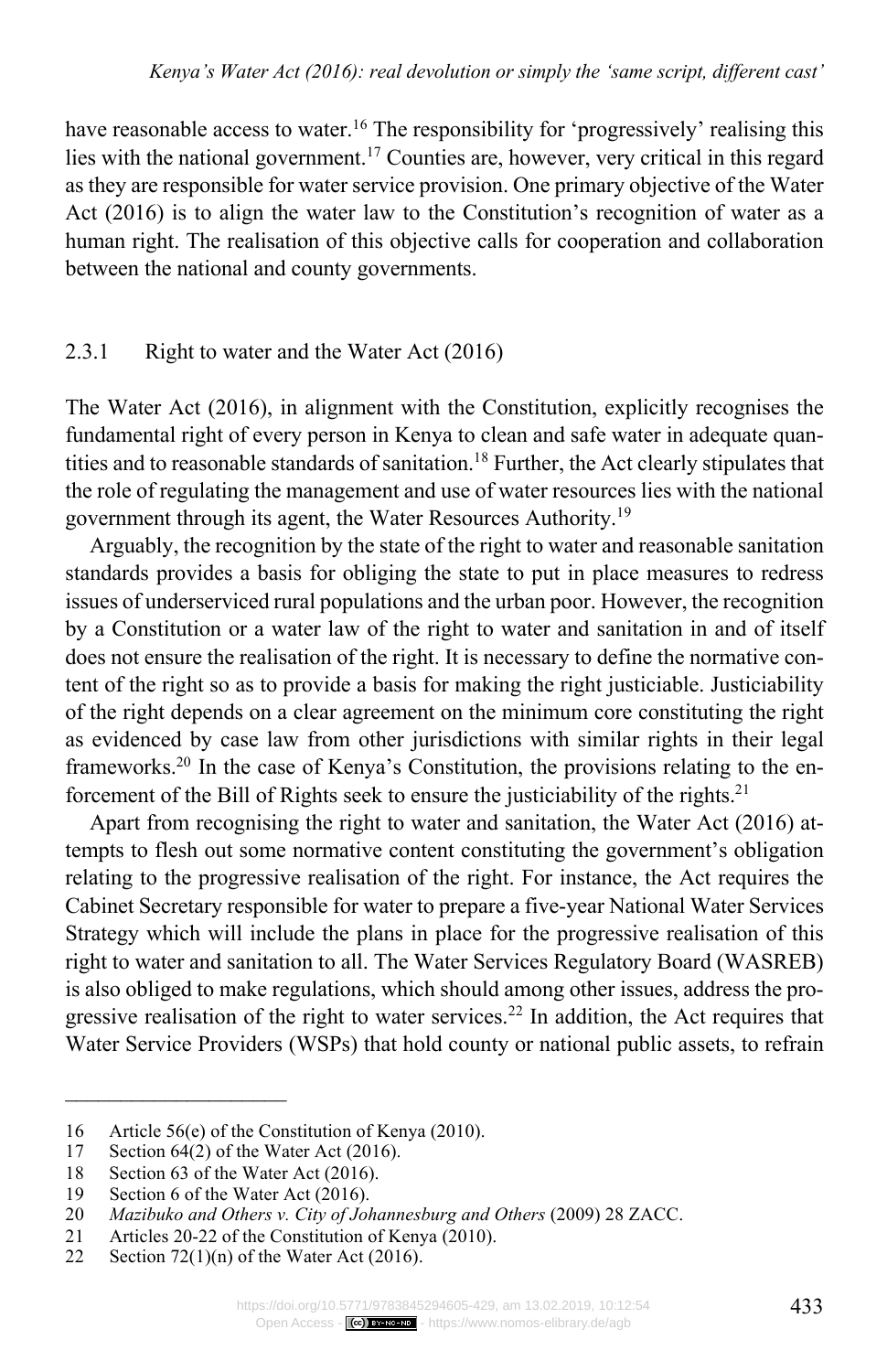from paying dividends or making any other payments as long as the universal rights of access to safe and clean water have not been achieved in the designated service areas<sup>23</sup>

From the foregoing, it is evident that the Water Act (2016) contains substantive provisions that distinguish it from the Water Act (2002) in relation to the right to water and sanitation. The Water Act (2002) contained no provisions on the human right to water and sanitation.

### 2.3.2 Water rights

The Water Act (2016) clarifies the distinction between 'water right' and the right to water. The Act defines the term 'water right' as the right to have access to water through a water permit. The human right to water under the Act recognises the right of all its citizens to access safe drinking water and reasonable sanitation under the **Constitution** 

The Water Act (2002) vested the right to use water in the Minister, except to the extent that this right was alienated under the Act or under any other law.<sup>24</sup> The Water Act (2016) does not contain a similar provision. It vests ownership of all water resources in the people of Kenya. In relation to water rights, the Water Act (2016) provides that after its commencement, all rights in respect of any water resources can only be granted pursuant to provisions of the Act.<sup>25</sup> The primary mode of granting water rights under the new Act continues to be through permits from the Water Resources Authority (WRA), the successor to the Water Resources Management Authority (WRMA), thus suggesting that not much has changed. However, the Water Act (2016) recognises the concept of public trusteeship by vesting the ownership of water in citizens, with the state, through the national government, playing the role of administration of the water resources.26 This is consistent with the Constitution.

The provisions on requirements for water permits and exemptions from the need to obtain a permit in both Acts are generally similar. However, the Water Act (2016) introduces some minor changes that could have important ramifications.

The inclusion of requirements for a permit and the water charges for abstraction of water resources in the Water Act (2002) was criticised for being prejudicial to the rural poor, as it implied the privatisation of water rights and their control by those who could afford land and the charges for acquiring and maintaining permits under the Act.<sup>27</sup> Further, the separation of water resource management from water service provision at

 $\mathcal{L}=\mathcal{L}^{\mathcal{L}}$  , where  $\mathcal{L}^{\mathcal{L}}$  , we have the set of the set of the set of the set of the set of the set of the set of the set of the set of the set of the set of the set of the set of the set of the set of

<sup>23</sup> Section 131(3) of the Water Act (2016).

<sup>24</sup> Section 5 of the Water Act (2002).<br>25 Section 7 of the Water Act (2016).

Section 7 of the Water Act (2016).

<sup>26</sup> Section 9 of the Water Act (2016).

<sup>27</sup> Mumma (2008).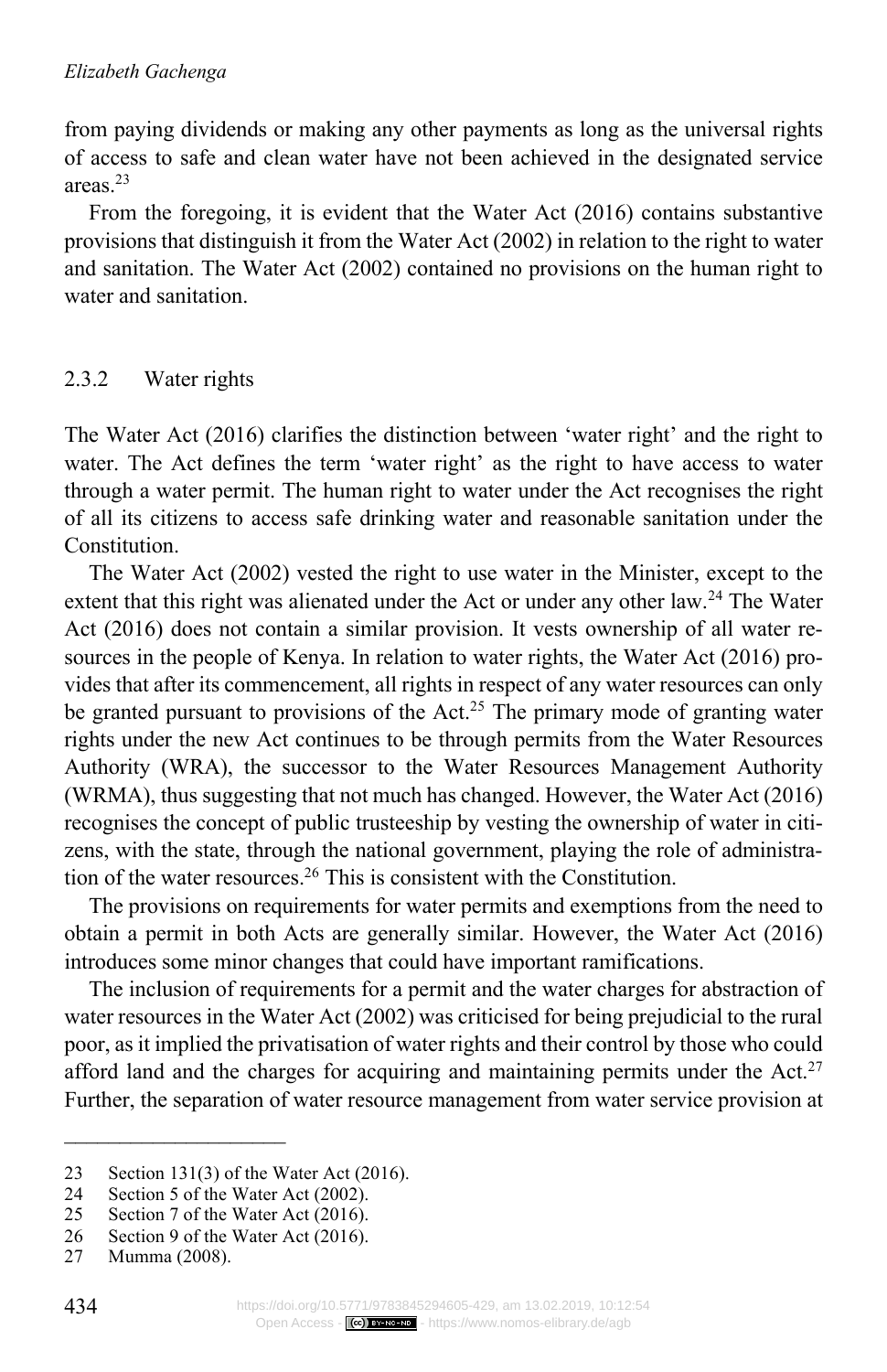the local level, was faulted as working against integrated customary law systems for water governance already in existence in some rural areas, which systems played both roles of regulation and service provision.<sup>28</sup> The fact that the new Act adopts the same system of permits and of delineating institutional roles seems to confirm the suspicion that there has been no real change to the script.

Further confirming the apparent lack of change, is the manner in which the Water Act (2016) links permits to land or undertakings on land. This approach to water governance has been criticised on the basis that groundwater is often the main source of drinking water for most people, and thus tying water rights to land rights does not contribute to a social perspective to water or to the realisation of the human right to water.<sup>29</sup> It has been argued that in fact, this linkage serves to privatise water rights and in so doing, limit the right to acquire such rights to those who have rights to land or the potential to acquire these rights.<sup>30</sup> Poor rural communities end up disadvantaged because they do not often have title to the community land to which their water resources are appurtenant. They can thus not acquire water rights under the Act.

While the Water Act (2016) largely seems to adopt the approach of the Water Act (2002), it provides some reprieve to poor rural communities. The contemporary Act explicitly recognises the existence of community land rights as demonstrated by its subordination of the application of its provisions to any written laws relating to community land.<sup>31</sup> Arguably, the import of this provision is to limit the extent to which the Water Act (2016), including its provisions relating to water permits, are applicable to community landowners.

Paradoxically, the envisaged written law relating to community land, alluded to above and that is given precedence over the Water Act (2016), seems to take away some of this privilege. The Community Land Act (2016) provides that the management of community land shall be subject to national and county government laws and policies in relation to, among other matters, water protection, securing sufficient residual water, hydraulic engineering and dams safety.<sup>32</sup> A broad interpretation of this provision implies that the Community Land Act is subordinate to the provisions of the Water Act (2016), in so far as most, if not all, the provisions of the latter Act are ultimately intended to ensure water protection, secure sufficient residual water, hydraulic engineering and safety of dams.

In relation to Water Resource Users Associations (WRUAs), the Water Act (2016) introduces a proviso recognising that agreements between the WRA and a WRUA may make available a portion of the water use charges for use to finance regulatory

 $\mathcal{L}=\mathcal{L}^{\mathcal{L}}$  , where  $\mathcal{L}^{\mathcal{L}}$  , we have the set of the set of the set of the set of the set of the set of the set of the set of the set of the set of the set of the set of the set of the set of the set of

<sup>28</sup> Gachenga (2012).

<sup>29</sup> Cullet (2006: 206).<br>30 Mumma (2008).

Mumma (2008).

<sup>31</sup> Section 138 of the Water Act (2016).

<sup>32</sup> Section 38(2)(c) of the Community Land Act (2016).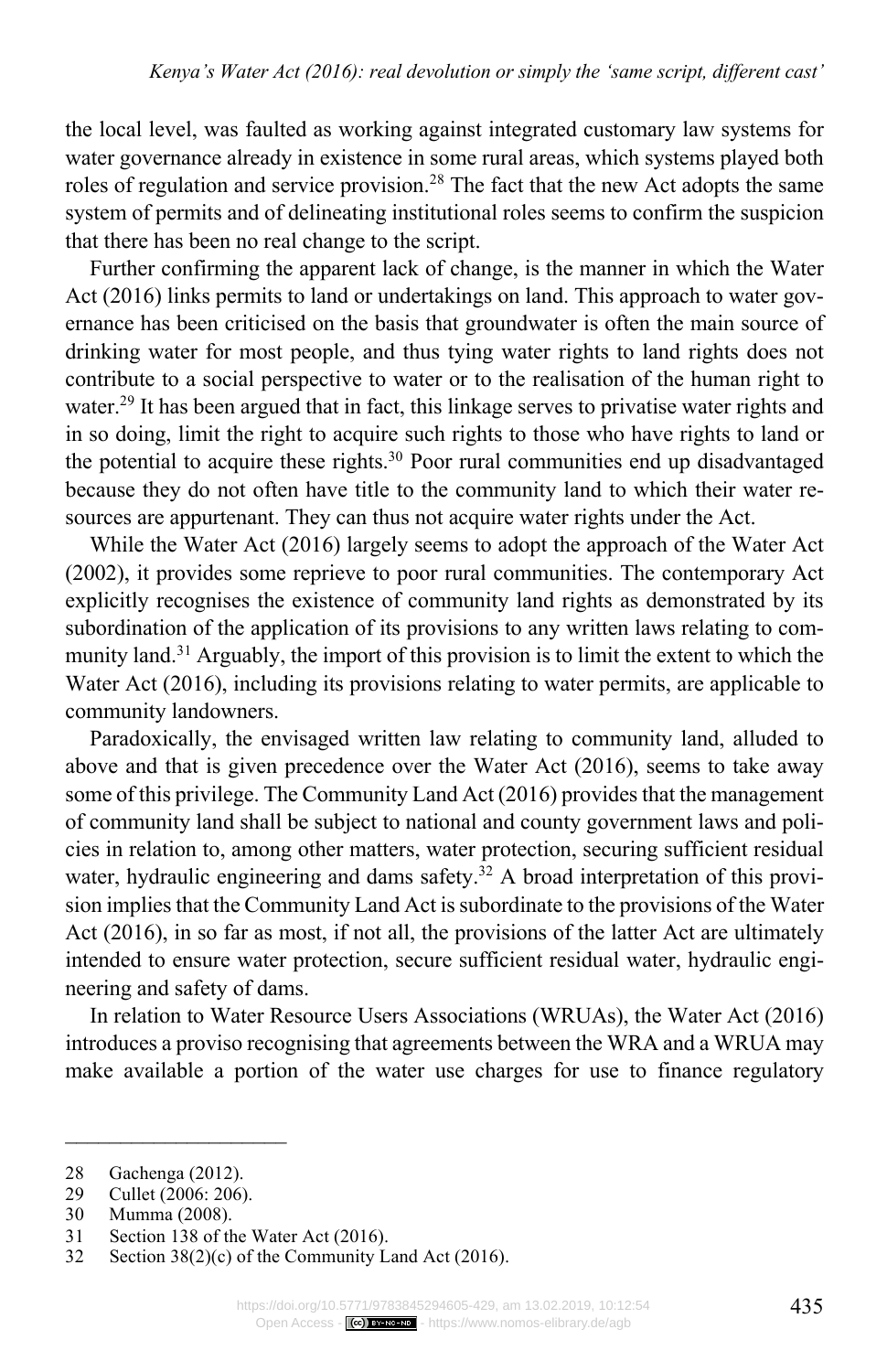activities undertaken by the WRUA on behalf of WRA.33 This provision expands the mandate of the WRUAs, by anticipating their potential to conduct some of the activities of the WRA. Arguably, this could to some extent be regarded as an implicit recognition of the regulatory role played by communities in their community-based water governance systems.

A further minor change introduced in the Water Act (2016) is in relation to objections to permit applications. Under the Act, parties opposed to the grant of a permit, may object in writing to the Water Tribunal, within thirty days of publication of the notice of application.34 Under the previous Act, parties' objections were addressed to the WRMA.35 The transfer of the mandate to the Water Tribunal established under Section 119 of the Water Act (2016) helps to distinguish the role of the regulator (WRA) from the role of the adjudicator, the Water Tribunal.

The amendments discussed above confirm that the Water Act (2016) is aligned to the Constitution in so far as ownership of water resources and the recognition of the rights to water and reasonable sanitation services are concerned. However, the extent to which the rest of the Act makes provision for the implementation of the human right to water and sanitation is debatable given the maintenance of the permit system as the mode of acquiring water rights. Nonetheless, there are opportunities for challenging the implementation of the Act by the national or county government where the realisation of the human right to water is hindered. The development of case law in this area will, with time, hopefully help to interpret the extent to which the Water Act (2016) can be deemed to conform to the Constitution.

### 3 Devolution and the water laws

Among the fundamental governance changes introduced by the 2010 Constitution was the creation of a devolved government, with clear separation of roles between the national and county governments. Kenya's devolved government is based on the division of the country into 47 geographical units referred to as counties. In accordance with the concept of integrated water resources management, Kenya is divided into five main river basins: Lake Victoria Basin; Rift Valley Basin; Athi River Basin; Tana River Basin; and Ewaso Ngiro Basin. These basins traverse across the various county boundaries.

In relation to devolution of water governance, the Constitution, in its fourth schedule, identifies and sets out the role of the national government to protect the environment and natural resources, including water resources, with the objective of

<sup>33</sup> Section 42(3) of the Water Act (2016).

<sup>34</sup> Section 40(5) of the Water Act (2016).

<sup>35</sup> Section 29(5) of the Water Act (2002).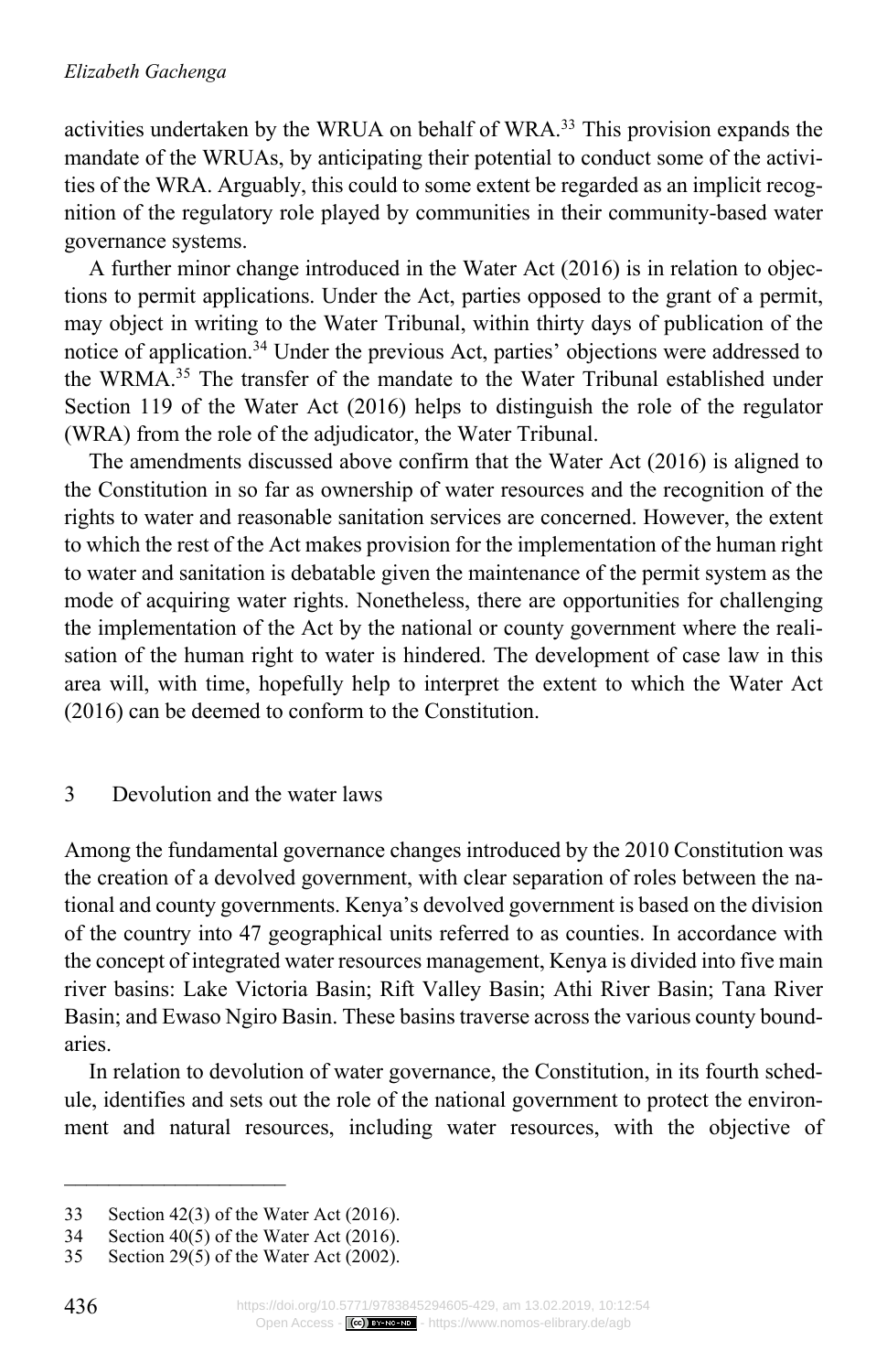"establishing a durable and sustainable system of development".36 This specifically encompasses the management of national public works, water protection, securing sufficient residual water, hydraulic engineering and safety of dams.<sup>37</sup> The county government is responsible for the implementation of national water policy and the management of county public works and services, which include stormwater management systems and the provision of water and sanitation services.<sup>38</sup>

### 3.1 Institutional frameworks of the 2002 and 2016 Water Acts: 'same script, different cast?'

Among the most lauded reforms introduced by the Water Act (2002) was the establishment of a clear institutional framework with clearly defined and delineated roles. The Act separated the role of policy formulation, water resource regulation and planning on the one hand, from that of direct water and sanitation service provision on the other. It provided for a twofold institutional structure that respected this delineation of roles separating management and regulation from service provision. The rationale for this clear delineation of roles was to avoid a potential conflict of interest arising where only one institution is vested with ownership of water resources, the roles of resource allocation and management and service provision. Any other approach would be tantamount to turning such an authority into the judge and jury in their own case.

The Water Act (2002) was thus intended to achieve subsidiarity and decentralisation, allowing for decision making to happen at the lowest appropriate level. The implementation of the principle of subsidiarity and the pro-poor approach in sector policies and strategies, it was believed, would result in greater equity. The subsidiarity envisioned would provide sector institutions with the autonomy necessary to function efficiently, while ensuring greater transparency and accountability in sector institutions.

Delineation of roles and subsidiarity were intended to provide the founding pillars for a decentralised water governance framework. Ownership and management under the Water Act (2002) was to be left to national government and that of service provision devolved to local government, communities and the private sector. In comparison to other service sectors, Kenya's water sector reforms leading to the Water Act (2002), arguably gave the sector a considerable head start in the devolution anticipated by the Constitution.

The legal and institutional framework established under the Water Act (2002) incorporated the key principles driving modern global water reforms. Supporters of the

<sup>36</sup> Fourth Schedule Part 1(22) of the Constitution of Kenya (2010).

<sup>37</sup> Ibid.

<sup>38</sup> Fourth Schedule Part 2(11) of the Constitution of Kenya (2010).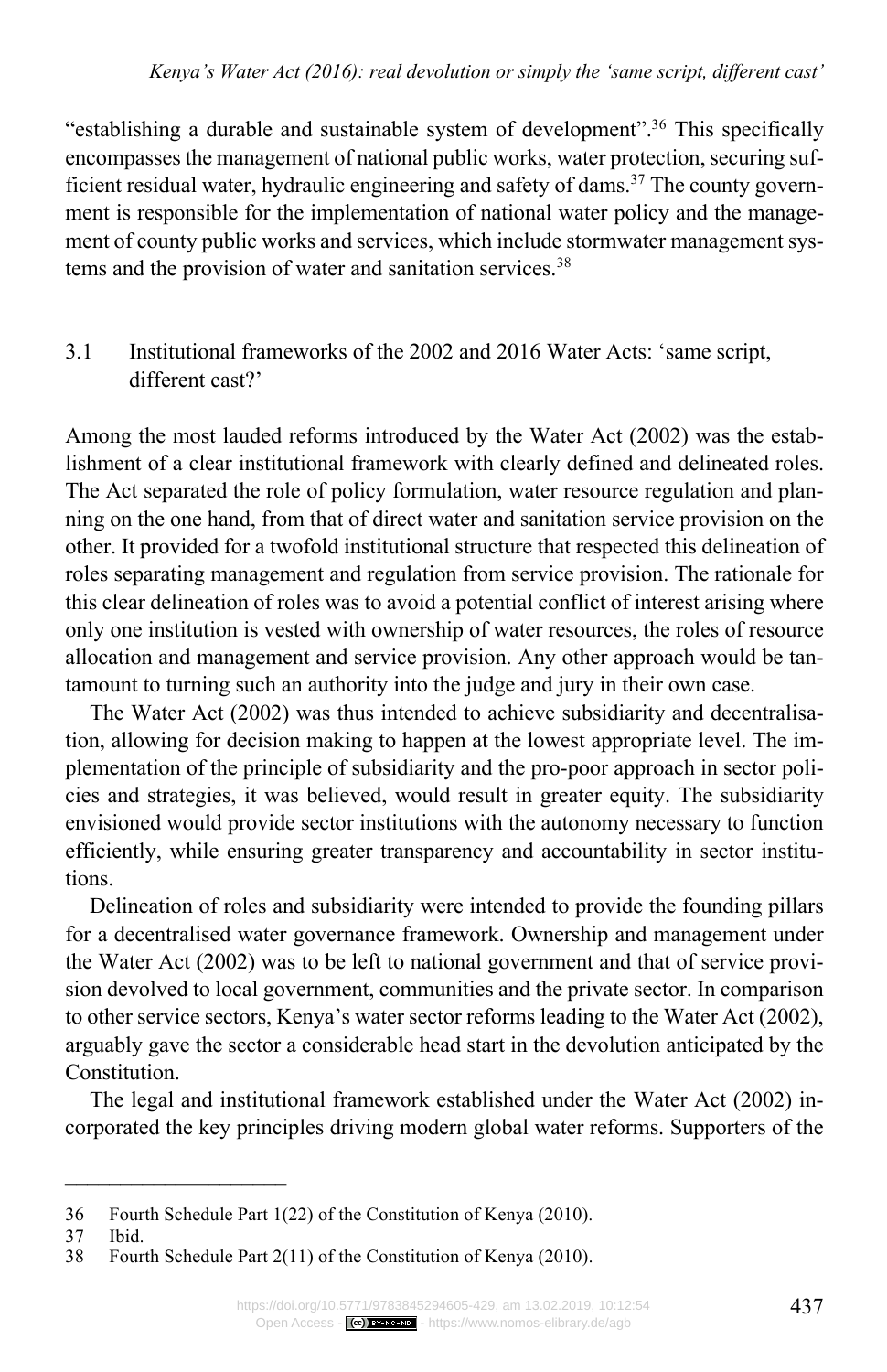Water Act (2002) point out that it had all the ingredients for a successful modern water law in so far as it considered water as primarily an economic good, but managed in an integrated way that catered for poverty orientation, sustainability, cost recovery and human rights.<sup>39</sup> However, these water sector reforms confirm that an ideal legal framework is insufficient for successful water governance, as demonstrated by some persistent centralisation challenges that still gnaw at the Kenyan water sector. Kenya's overall legal framework, prior to the enactment of the 2010 Constitution, was largely statecentric.

Despite the separation of the role of service provision from regulation and management, institutions established to focus on the latter role also suffered various challenges due to the lack of autonomy from central government. Corruption and unethical practices such as bribing to obtain permits or cover up abstraction, skewed water allocations in exchange for money or political support, kickbacks to regulatory officials to overlook pollution incidents or distort environmental impact assessments and generally weak accountability and inadequate capacity to enforce regulations also affected the effectiveness of the institutions.40 Further, problems such as irregular tendering and procurement continued to undermine the successful implementation of projects. The provisions of the Water Act (2002) seeking to decentralise functions thus lacked an enabling environment. Indeed, critics of the Water Act (2002) argued that the decentralisation under the Act was merely nominal as its approach to water governance was largely state-centric.

Given the above challenges, the greatest expectation of the people of Kenya and of county governments, following the promulgation of the 2010 Constitution, was that the Water Act (2016) would make the devolution of water resources governance a reality. Unfortunately, the Water Act (2016) seems to maintain the same institutional framework as its predecessor, albeit with some change of names. While a deeper scrutiny of the provisions of the Water Act (2016), reveals some substantive changes to the institutions, the question that still needs to be answered is whether these changes are sufficient to result in a change in script moving forward.

# 3.2 Water policy, resource management and regulation

As noted above, the Water Act (2002) introduced an institutional framework for managing water resources that distinguished between water resource management and regulation on the one hand, and water and sewerage service provision on the other. Further, the Act provided for a few national institutions such as the Water Appeals Board, the National Water and Conservation Pipeline and the Water Services Trust Fund. In

 $\mathcal{L}_\text{max}$  and  $\mathcal{L}_\text{max}$  and  $\mathcal{L}_\text{max}$ 

<sup>39</sup> GIZ (2012).

<sup>40</sup> Ibid.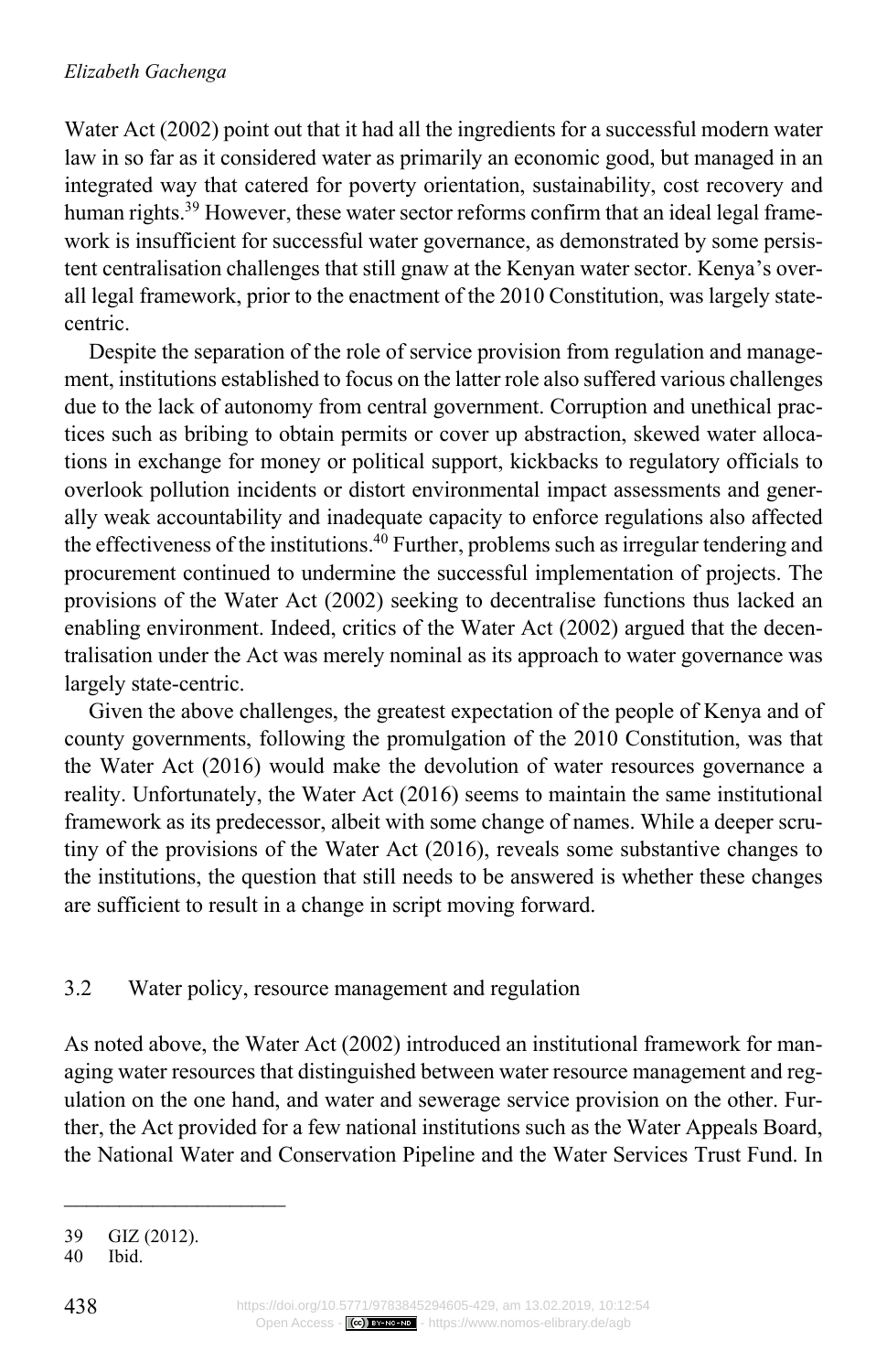relation to regulating and managing water resources, the Act provided for the Water Resources Management Authority (WRMA), the Catchment Areas Advisory Committees (CAAC) and WRUAs.



# **Figure 1: Institutional Framework Water Act 2002, modified to incorporate changes in the Water Act 2016**<sup>41</sup>

The Water Act (2016) maintains a similar institutional framework, replacing a few of the institutions of the Water Act (2002), or renaming and redefining their membership and roles as discussed in the following sub-sections.

# 3.2.1 The Water Tribunal

The Water Act (2002) established a Water Appeal Board (WAB) consisting of a chairman, with the qualification of a judge of the High Court, appointed by the President on the recommendation of the Chief Justice and two other persons appointed by the Minister. The WAB heard appeals by holders of water rights affected by a decision or order of the Minister, WRMA or WASREB, concerning a permit or licence granted under the Act.<sup>42</sup> The judgement of the WAB was final save for matters of law, which could be appealed to the High Court.<sup>43</sup>

<sup>41</sup> Ministry of Water and Irrigation (2007).

<sup>42</sup> Section 84 of the Water Act (2002).<br>43 Section 87 of the Water Act (2002).

Section 87 of the Water Act (2002).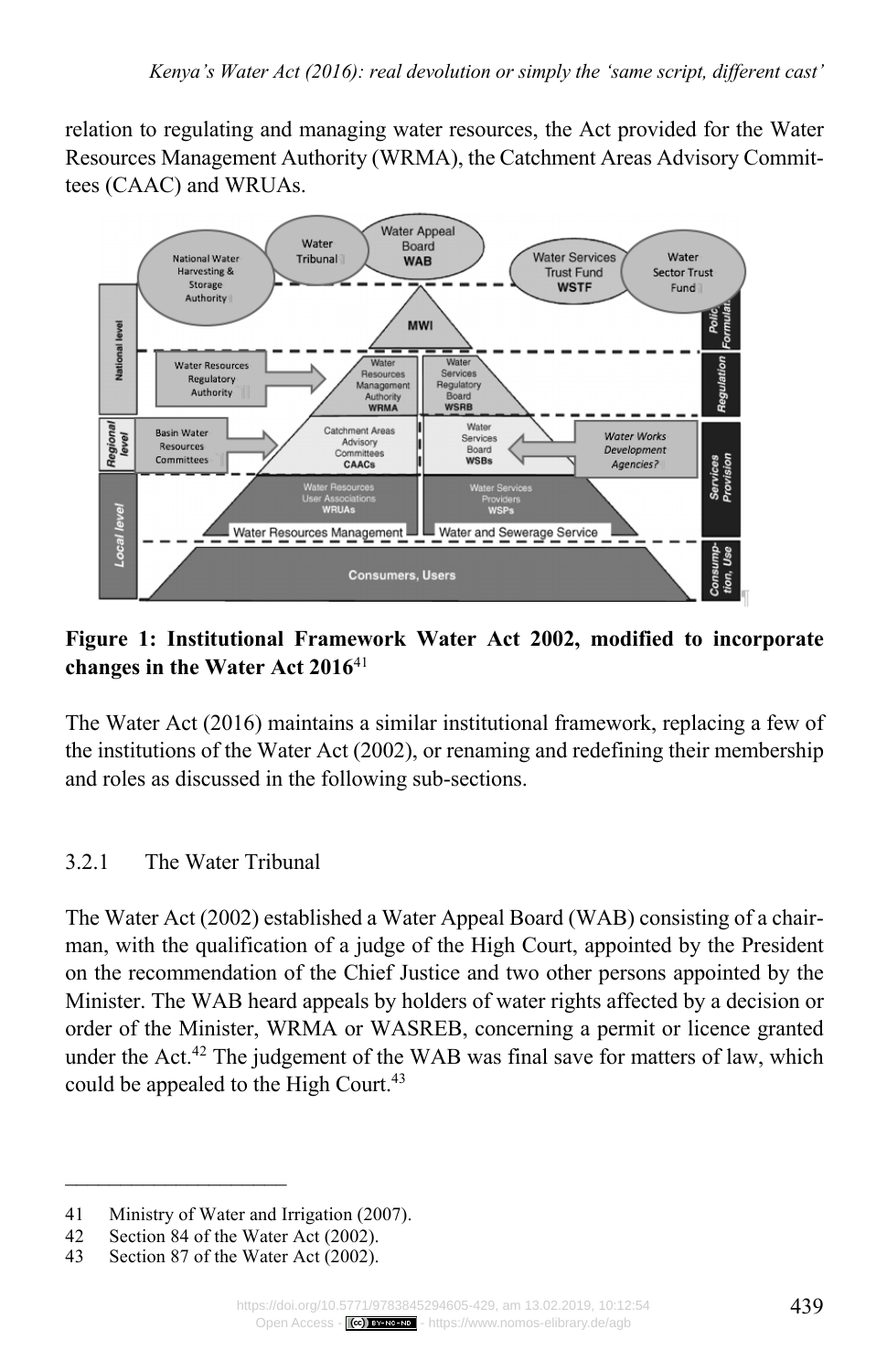#### *Elizabeth Gachenga*

Under the Water Act (2016), the Water Appeal Board has been replaced by the Water Tribunal.<sup>44</sup> Appeals from decisions of the WRA in relation to applications for permits lie to the Water Tribunal.45 Unlike under the previous Act, the Chairperson of the Tribunal and other staff shall be appointed by the Judicial Service Commission and not by the President or the Minister.

The jurisdiction of the Water Tribunal is wider than that of the Water Appeals Board. Any person directly affected by the decision or order of the Cabinet Secretary, WRA, WASREB or any person acting under their authority, can appeal to the Tribunal despite not having a right or proprietary interest.<sup>46</sup> Appeals from decisions of the Tribunal in matters of law lie to the Land and Environment Court.<sup>47</sup>

Arguably, the change in the appointing authority of the Chairperson and staff of the tribunal will result in professional as opposed to political appointments. Further, it provides a more conducive environment for the Tribunal to exercise professionalism and independence in executing its mandate, including in determining appeals against decisions of the Cabinet Secretary.

### 3.2.2 The National Water Harvesting and Storage Authority

The Water Act (2016) establishes the National Water Harvesting and Storage Authority, whose role is to act on behalf of the national government in developing policy and implementing strategies relating to national water harvesting and storage and the development and management of the related national public water works.<sup>48</sup> Under the Water Act (2002), the National Water Conservation and Pipeline Corporation was responsible for development works and managing assets for purposes of state schemes for storage and impounding of water for purposes of bulk water supplies.<sup>49</sup>

The establishment of the National Water Harvesting and Storage Authority more closely aligns the constitutional provisions on the role of the national government with the institutional framework established by the Water Act (2016). One of these roles is the national government's obligation to secure sufficient residual water, which task is assigned to this Authority. It is hoped that the Authority will address problems of lack of water harvesting plaguing Kenya. Currently, approximately 43% of the total water generated in the country is either lost or unaccounted for.50 Further, the National Water Harvesting and Storage Authority is expected to be instrumental in ensuring that the

<sup>44</sup> Section 119 of the Water Act (2016).<br>45 Ibid.

Ibid.

<sup>46</sup> Section 121 of the Water Act (2016).

<sup>47</sup> Section 124 of the Water Act (2016).<br>48 Section 30 and 32 of the Water Act (2016).

Section 30 and 32 of the Water Act (2016).

<sup>49</sup> Section 22(4) of the Water Act (2002).

<sup>50</sup> Water Services Regulatory Board (2016).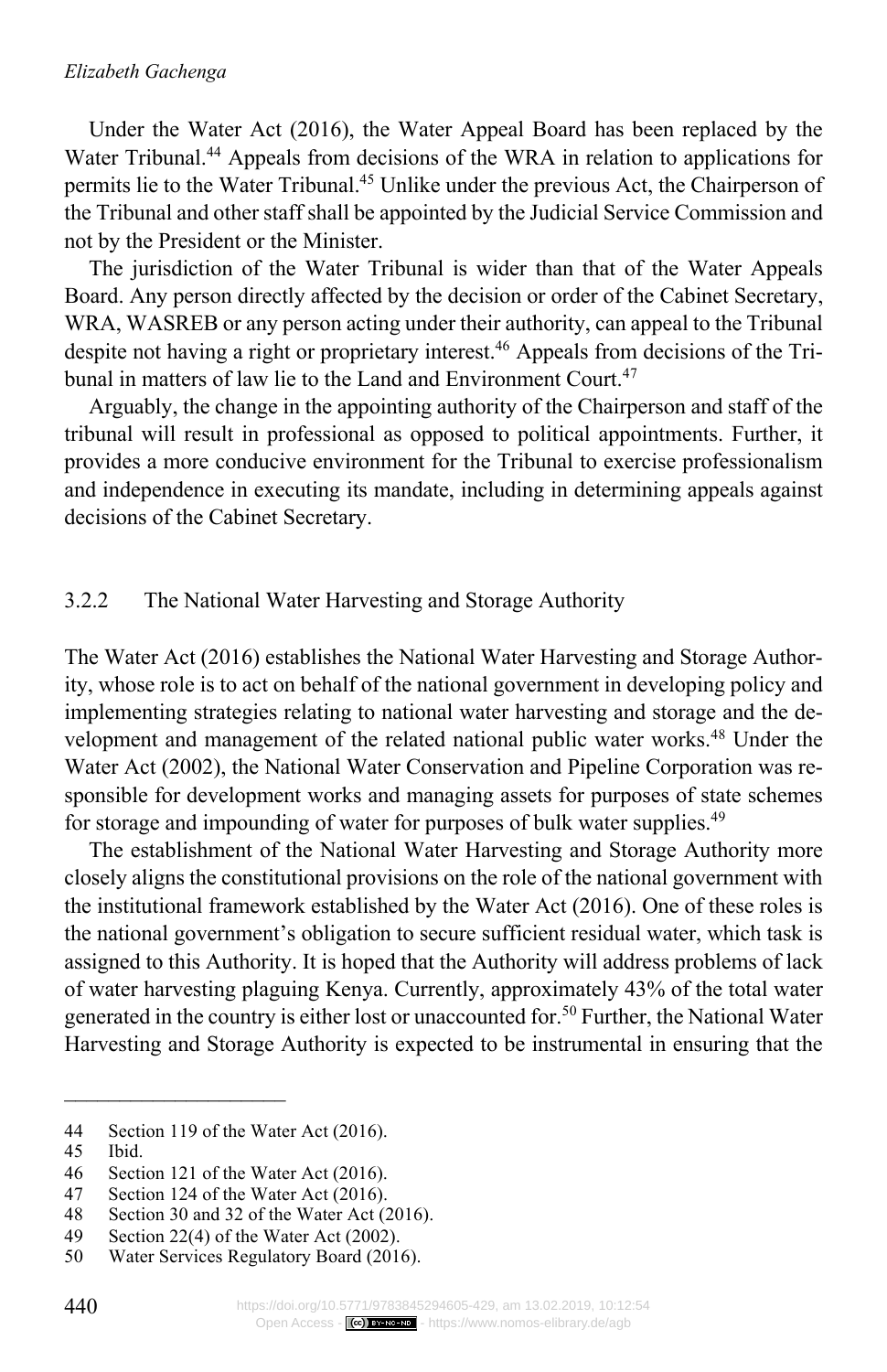national government meets its obligation to secure the human right to water of all Kenyans. Currently, Kenya's per capita consumption stands at approximately 43 litres per person per day.51

## 3.2.3 The Water Sector Trust Fund

A Water Services Trust Fund was established under the Water Act (2002) to assist in financing the provision of water services to areas of Kenya without adequate water services. This was intended to provide a mechanism for redressing the common problem of underserved populations.<sup>52</sup>

The Water Sector Trust Fund established under the Water Act (2016) may, on the face of it, seem to be a mere replacement of the Water Services Trust Fund.<sup>53</sup> However, the renaming of the institution in the new Act helps demonstrate the wider mandate of the Fund. The 2016 Act also includes more detailed provisions on the composition and functions of the Board of Trustees for the Fund.

Further, the Water Act (2016) includes provisions allowing for funding of counties through conditional and unconditional grants, to assist in financing their development and management of water services in marginalised or underserved areas. Such financing extends beyond direct service provision activities to include community-level initiatives for sustainable management of water resources and research activities in the areas of water resource management.54

Under the Water Act (2016), the Water Sector Trust Fund is critical for successful implementation of devolved water governance. The Act provides for the various sources of money for the Fund, which include an allocation from the national budget and from the Equalization Fund, and proceeds from any levies imposed on consumers of piped water from licensed water service providers.<sup>55</sup>

### 3.2.4 The Water Resources Regulatory Authority

Under the Water Act (2002), WRMA was responsible for the overall management of water resources at the national level. Under the Water Act (2016), WRMA has been replaced by Water Resources Authority (WRA). The change in name lays emphasis of its role as regulator apart from manager. The Water Act (2016) provides that the WRA

 $\mathcal{L}=\mathcal{L}^{\mathcal{L}}$  , where  $\mathcal{L}^{\mathcal{L}}$  , we have the set of the set of the set of the set of the set of the set of the set of the set of the set of the set of the set of the set of the set of the set of the set of

<sup>51</sup> Ibid.

<sup>52</sup> Section 83 of the Water Act (2002).<br>53 Section 113 of the Water Act (2016)

Section 113 of the Water Act (2016).

<sup>54</sup> Section 114 of the Water Act (2016).<br>55 Section 117 of the Water Act (2016).

Section 117 of the Water Act (2016).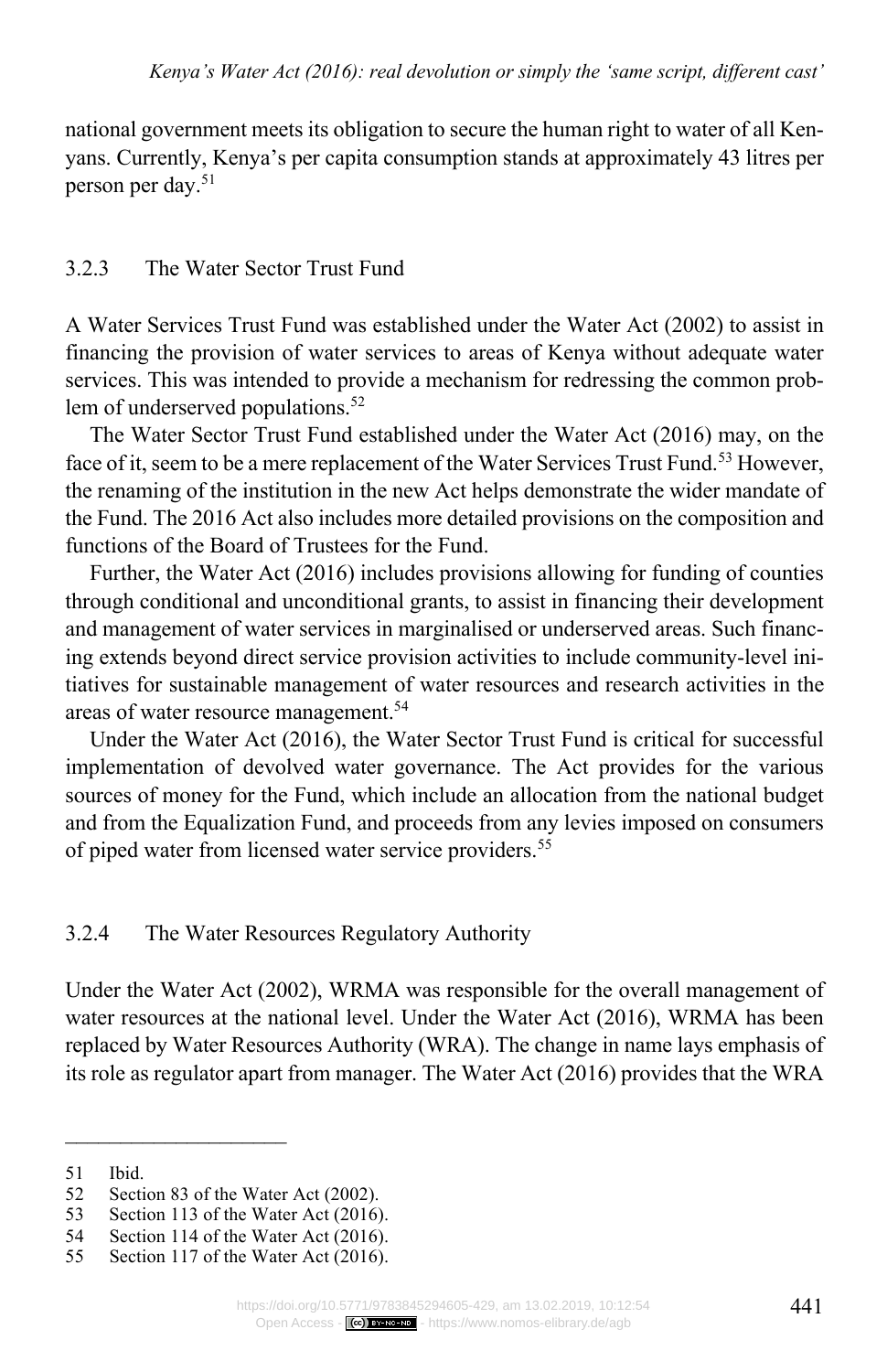shall serve as the agent of the national government and so regulate the management and use of water resources.56

While the objective of WRMA and WRA are significantly similar, the composition of the governance board of the WRA and its mode of operation is more developed in the Water Act (2016).<sup>57</sup> Under the Water Act (2002), WRMA was ultimately responsible for: developing and enforcing standards relating to the management and use of water resources; the planning and issuing water permits; and collecting permits and water use fees.

The Water Act (2016) provides for a Management Board and sets out the composition of the members of this Board,<sup>58</sup> while the previous Act simply provided for the existence of a Governing Board comprising of a Chairman, appointed by the President, and ten other members appointed by the Minister. The composition of the Management Board in the Water Act (2016) reflects the recognition of the need for coordination between related sectors such as finance, environment and land. The detailed list of the members of the Governing Board and the requirement that all members of the Management Board hold relevant professional qualifications and experience,<sup>59</sup> is a response to the challenges faced under the Water Act (2002). The wide discretion enjoyed in selecting the ten members of the Governing Board and the lack of specification on the qualification and competencies of the members resulted in political appointments of persons without the requisite skills.

Further, the provisions on appointing the Chief Executive Officer (CEO) of the WRA under the Water Act (2016) differ from those on appointing the WRMA CEO. The Act provides for an appointment by the Cabinet Secretary on recommendation of the Management Board,<sup>60</sup> rather than the previous position, where the Authority, with approval of the Minister, appointed the CEO.<sup>61</sup> The qualifications and term of office for the CEO of WRA are also specified under the new Act.<sup>62</sup>

The mandate of the WRA is largely similar to the mandate of WRMA, with a few modifications. For instance, while WRMA was previously responsible for the preparation of the National Water Resources Strategy, this is the responsibility of the Cabinet Secretary under the Water Act (2016). <sup>63</sup> Further, the role of WRA has been extended to include the classification of water resources for purposes of determining water resources' quality objectives.<sup>64</sup> This was previously the role of the Minister.<sup>65</sup> WRA

<sup>56</sup> Section 6 of the Water Act (2016).

<sup>57</sup> Section 14 of the Water Act (2016).

<sup>58</sup> Section 14(1) of the Water Act (2016).<br>59 Section 14(3) of the Water Act (2016).

<sup>59</sup> Section 14(3) of the Water Act (2016).<br>60 Section 17 of the Water Act (2016).

Section 17 of the Water Act (2016).

<sup>61</sup> Section 9(1) of the Water Act (2002).

<sup>62</sup> Section 17 of the Water Act (2016).<br>63 Section 10 of the Water Act (2016).

Section 10 of the Water Act (2016).

<sup>64</sup> Section 24 of the Water Act (2016).

<sup>65</sup> Section 49 of the Water Act (2002).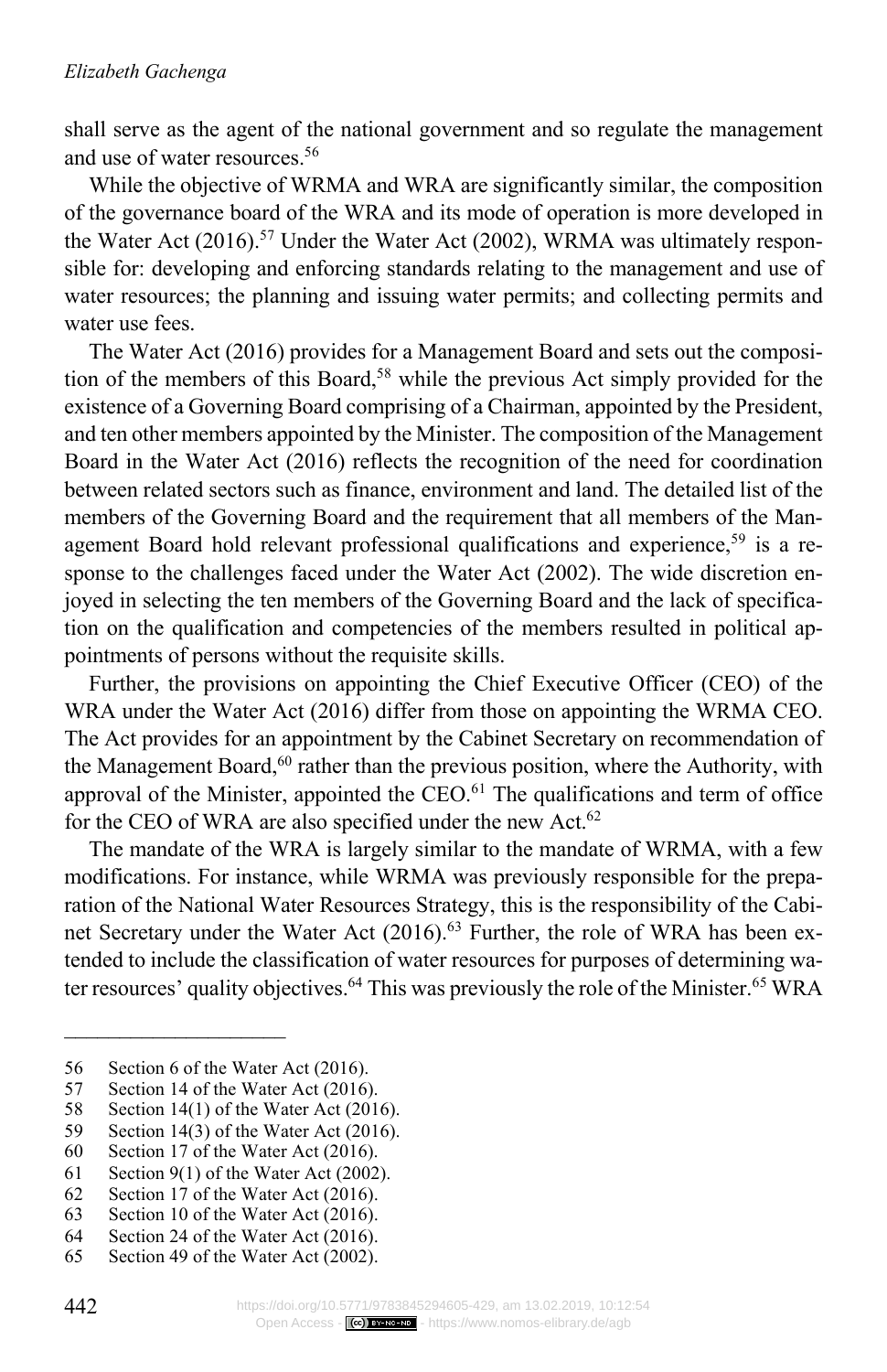is also responsible for ensuring the presence of a national monitoring and geo-referenced information system for water resources.<sup>66</sup> The Water Act (2016) provides that information on water resources shall be accessible to the public at a prescribed fee.<sup>67</sup> This is in accordance with Article 35 of the Constitution, which provides for the right of access by the public to information held by the state.

# 3.2.5 The Basin Water Resources Committees

The Water Act (2016) uses the term 'basin area' to refer to a defined area from which rainwater flows into a watercourse.<sup>68</sup> The term catchment area under this Act means an area that is part of a basin.69

Catchment Advisory Committees under the Water Act (2002) are replaced by Basin Water Committees under the Water Act (2016).<sup>70</sup> The Basin Water Resources Committees are responsible for managing water resources within their respective basin areas. The composition of these Committees and their mode of operation are provided for in detail under the Act. The Catchment Areas Advisory Committees under the Water Act (2002) played a merely advisory role.

While the Water Act (2002) provided for a maximum of 15 members, the Water Act (2016) caps the maximum number of members at seven.<sup>71</sup> Under the latter Act, a representative appointed by the WRA after approval by the County Assembly, shall represent county governments whose area is within the basin in the respective Basin Water Resources Committee. Arguably, this provision offers the opportunity for devolved county governments to play a greater role in the management of water resources falling within their counties. The provisions of the Water Act (2016) in relation to the composition of these committees also demonstrate the balance sought between inclusion and technical expertise as well as the effort to guard against capture.<sup>72</sup>

3.2.6 The Water Resources Users Associations

Under the Water Act 2002, Water Resources Users Associations (WRUAs) could be established for cooperative management of water resources in catchment areas and for

<sup>66</sup> Section 21(1) of the Water Act (2016).

<sup>67</sup> Section 21(3) of the Water Act (2016).

<sup>68</sup> Section 24 of the Water Act (2016).

<sup>69</sup> Section 2(1) of the Water Act (2016).<br>70 Section 25 of the Water Act (2016).

Section 25 of the Water Act (2016).

<sup>71</sup> Section 26(1)(a) of the Water Act (2016).<br>72 Section 26(3) and (4) of the Water Act (20

Section  $26(3)$  and (4) of the Water Act (2016).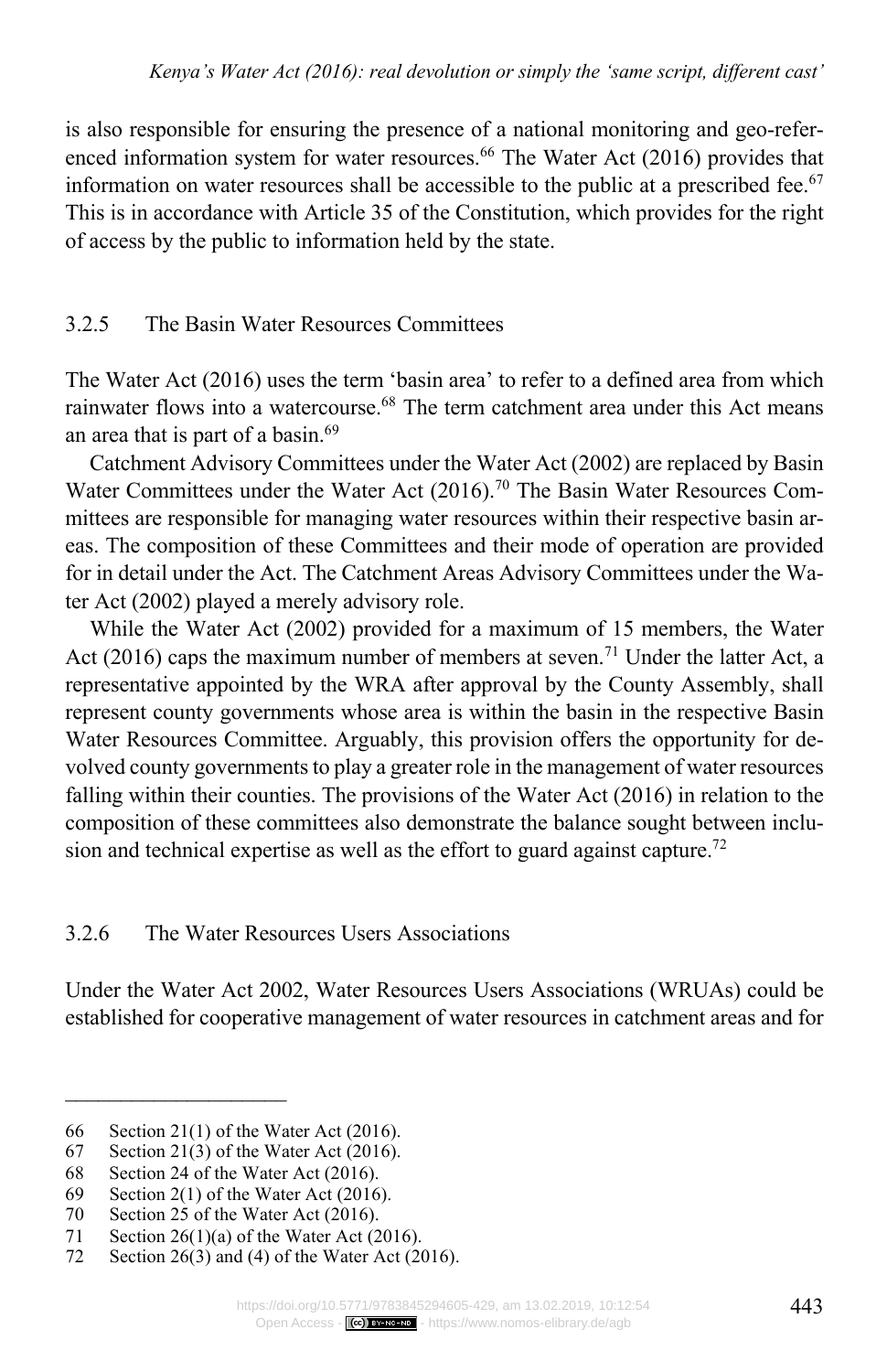conflict resolution.73 The Water Act (2016) contains provisions similar to those of the Water Act (2002) but adds that Basin Water Committees may contract WRUAs as agents to perform certain duties in water resource management.<sup>74</sup> The use of the words "may contract" and "as agents" could arguably mark the beginning of a more formal and expanded mandate of WRUAs in the management of water resources at the subbasin level. However, the extent to which WRUAs will be formally engaged to act as agents of the Basin Water Committees at the grassroots level is dependent on the extent to which the challenges faced by WRUAs in exercising their mandate are addressed.75

# 3.3 Water and sewage service provision

Under the Water Act (2002), the Water Services Regulatory Board (WASREB), the Water Services Board (WSB) and the Water Service Providers (WSPs) addressed water service provision. The Water Act (2016) maintains, to a large extent, this institutional framework for water service provision. Further, contrary to the expectations of county governments, the Act does not explicitly or immediately devolve the provision of water and sanitation services to counties as would have been anticipated given the provisions of the Fourth Schedule of the Constitution.

# 3.3.1 The Water Services Regulatory Board

On the face of it, the Water Act (2016) seems to maintain the status quo in so far as the Water Services Regulatory Board is concerned. Under the Water Act (2002), the WASREB had the overall role of regulating water service provision, thus taking responsibility for issuing licences, setting service standards and guidelines for tariffs and prices; and providing mechanisms for handling complaints. Under the Water Act (2016), WASREB continues to be the agent of national government with wide-ranging powers in relation to water service provision, thus calling into question the extent to which service provision under the Act has been devolved to county governments as anticipated by the Constitution. However, some apparently subtle changes in the contemporary Act significantly alter the landscape for water service provision.

Under the Water Act (2002), the Chairman of WASREB was a presidential appointee and the Minister appointed the other ten members of the Board.76 The Chief Executive Officer (CEO) of the Board was appointed by the Board and would be

<sup>73</sup> Section 15(5) of the Water Act (2002)*.*

Section 29(4) of the Water Act  $(2016)$ .

<sup>75</sup> Aarts (2012).

<sup>76</sup> Section 46(3) of the Water Act (2002).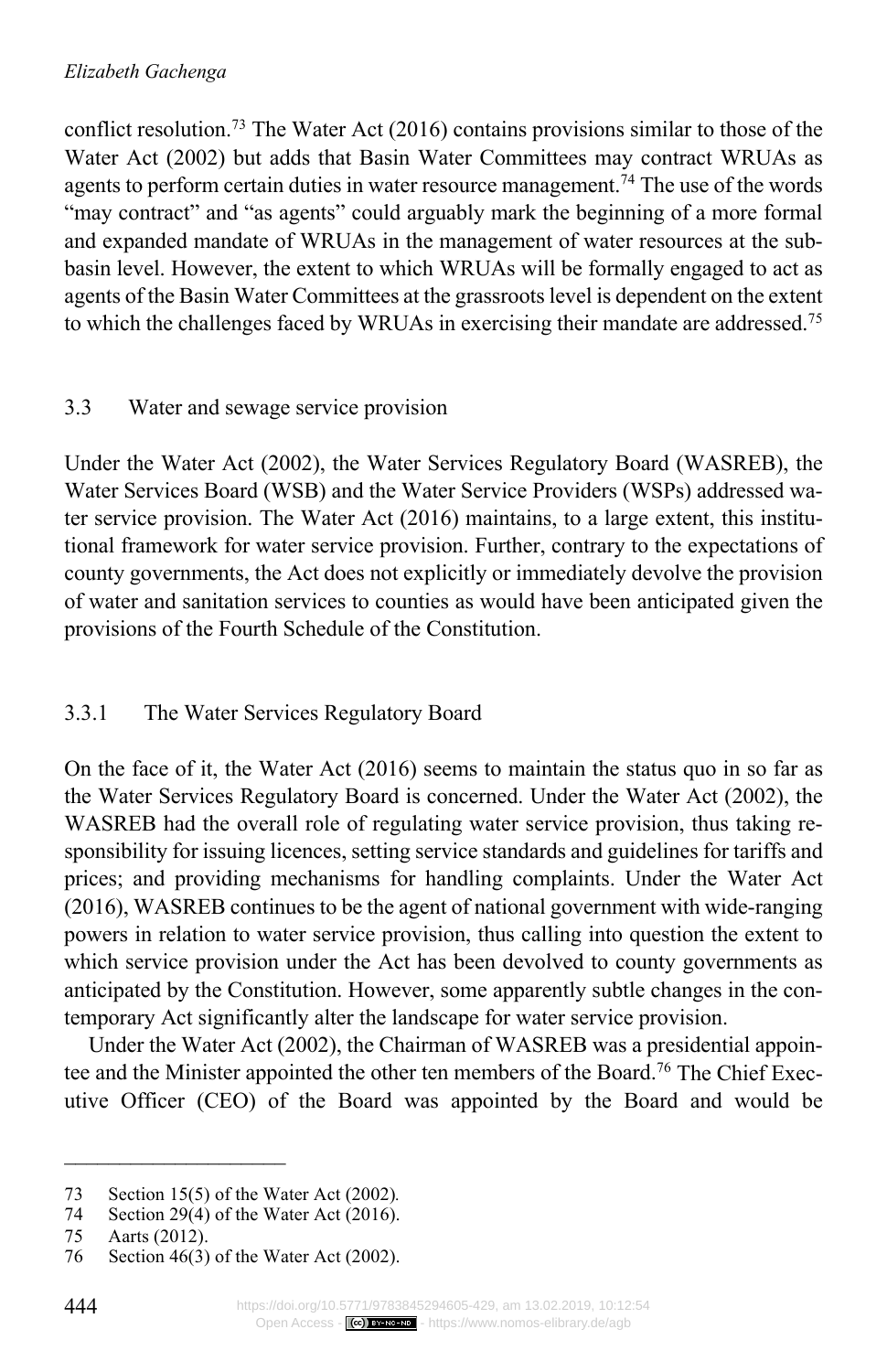responsible for the management of WASREB.77 The Water Act (2016) provides for a leaner WASREB comprising of a Chairperson appointed by the President, four members appointed by the Cabinet Secretary and the CEO.

Apart from setting national standards for water service provision, the Water Act (2016) expands the functions of WASREB to include the evaluation and recommendation of water and sewerage tariffs to county water service providers; setting of licence conditions; accrediting WSPs; and developing a model memorandum and articles of association for use by water companies applying to be registered as WSPs.78

Under the Water Act (2016), the role of county governments in the context of water service provision seems to be limited to establishing water service providers, whose function it is to provide water services within the specified areas and to develop county assets for water service provision.<sup>79</sup> In what seems to be an attempt to safeguard water service provision from political capture, the Act stipulates that members of the Board of Directors of WSPs must possess qualifications that meet the standards set by WASREB and cannot be serving as elected members of a county government, holding office in a political party, or be members of Parliament.<sup>80</sup>

One of the challenges faced under the Water Act (2002) was the delay in the transfer of ownership of water services' assets from local authorities to Water Service Boards (WSBs). Under the Water Act (2016), ownership of water services' assets of countyowned or cross-county owned WSPs established as public institutions are vested in the public with the WSPs holding them on behalf of the public.<sup>81</sup> The Act further requires the Cabinet Secretary to make regulations for the transfer of national public assets to the county WSPs, which regulations should include arrangements to protect public assets in the event of private sector participation, through for instance, the separation of operations from asset holding and development.82 This provision is consistent with the public trust doctrine, where the government or its agents hold public property in trust for the public.

### 3.3.2 Water Works Development Agencies

Under the Water Act (2002), the responsibility for providing water services was vested in Water Service Boards (WSBs), which were issued with licences to supply water services and regulated by WASREB. WSBs were responsible for the efficient and economical provision of water services authorised by licence. The ownership of plant,

<sup>77</sup> Section 48 of the Water Act (2002).

<sup>78</sup> Section 72(1) of the Water Act (2016).

<sup>79</sup> Sections 77 and 78 of the Water Act (2016).<br>80 Section 80 of the Water Act (2016).

Section 80 of the Water Act (2016).

<sup>81</sup> Section 83 of the Water Act (2016).

<sup>82</sup> Section 84 of the Water Act (2016).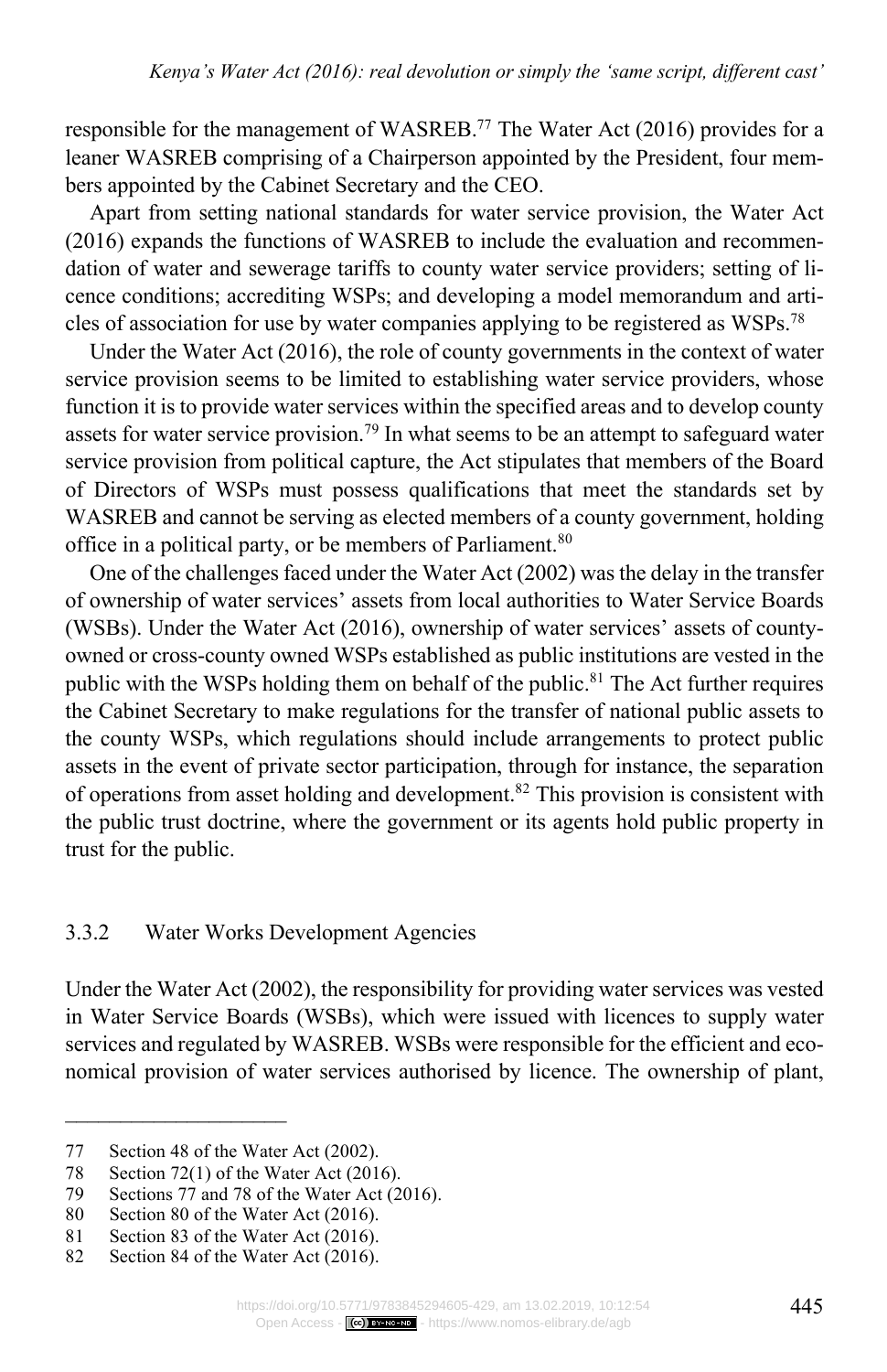equipment or other assets, with or without associated liabilities, in connection with water services previously held by the government were by law to be transferred to WSBs.<sup>83</sup> The members of WSBs were ministerial appointees.

The Water Act (2002), provided for the requirement of a licence for any person supplying more than twenty-five thousand litres of water a day for domestic purposes; or more than one hundred thousand litres of water a day for any other purpose; with an exception for provision of water to employees or on the premises of certain settings such as hospitals, schools, hotels and research institutions.<sup>84</sup>

The Water Act (2002) envisaged that WSBs would exercise and perform their powers and functions under licence through one or more agents referred to as Water Service Providers (WSPs).85 The WSB could, however, also perform direct service provision of water services, where it was not possible to do so through an agent. The Minister had residual powers under the Act to provide water services to consumers with the assistance of the National Water Conservation and Pipeline Corporation under certain conditions.86 WSPs could be private firms, non-governmental organisations, companies owned by the local authorities or community groups.

A report compiled in 2012 aptly describes how the autonomy sought from central government, intended to reduce bureaucracy and improve efficiency, was undermined under the Water Act (2002) regime. $87$  Local authorities delayed the transfer of assets and equipment to WSBs, hampering their effectiveness and their capacity to ring-fence funds for re-investment as anticipated by the Act.<sup>88</sup> The lack of autonomy was further exacerbated by the politicisation of the appointment of officers by the Minister, leading to patronage, nepotism, conflict of interest and opportunism, as demonstrated by board expenses constituting a great percentage of total expenditure.<sup>89</sup>

With the enactment of the Water Act (2016), it was presumed that the WSBs, along with their powers and mandate, would automatically be devolved to county governments. However, the Water Act (2016) takes a slightly different approach. The Act does not provide for WSBs, though the Water Works Development Agencies (WWDAs) seem to be the equivalent of the old WSBs, albeit renamed. The Water Act (2016) confirms this by providing that all assets and liabilities formerly held by WSBs will be deemed to belong to the WWDAs, subject to the provisions of the 2012 Transition to Devolved Government Act.<sup>90</sup> The former Tanathi Water Services Board also confirms this by describing its mandate as per Section 68 of the Water Act (2016),

<sup>83</sup> Section 113(2) of the Water Act (2002).<br>84 Section 56 of the Water Act (2002).

<sup>84</sup> Section 56 of the Water Act (2002).<br>85 Sections 53 and 55 of the Water Act

Sections 53 and 55 of the Water Act (2016).

<sup>86</sup> Section 67 of the Water Act (2016).

<sup>87</sup> GIZ (2012).

Ibid.

<sup>89</sup> Ibid.

<sup>90</sup> Section 152 of the Water Act (2016).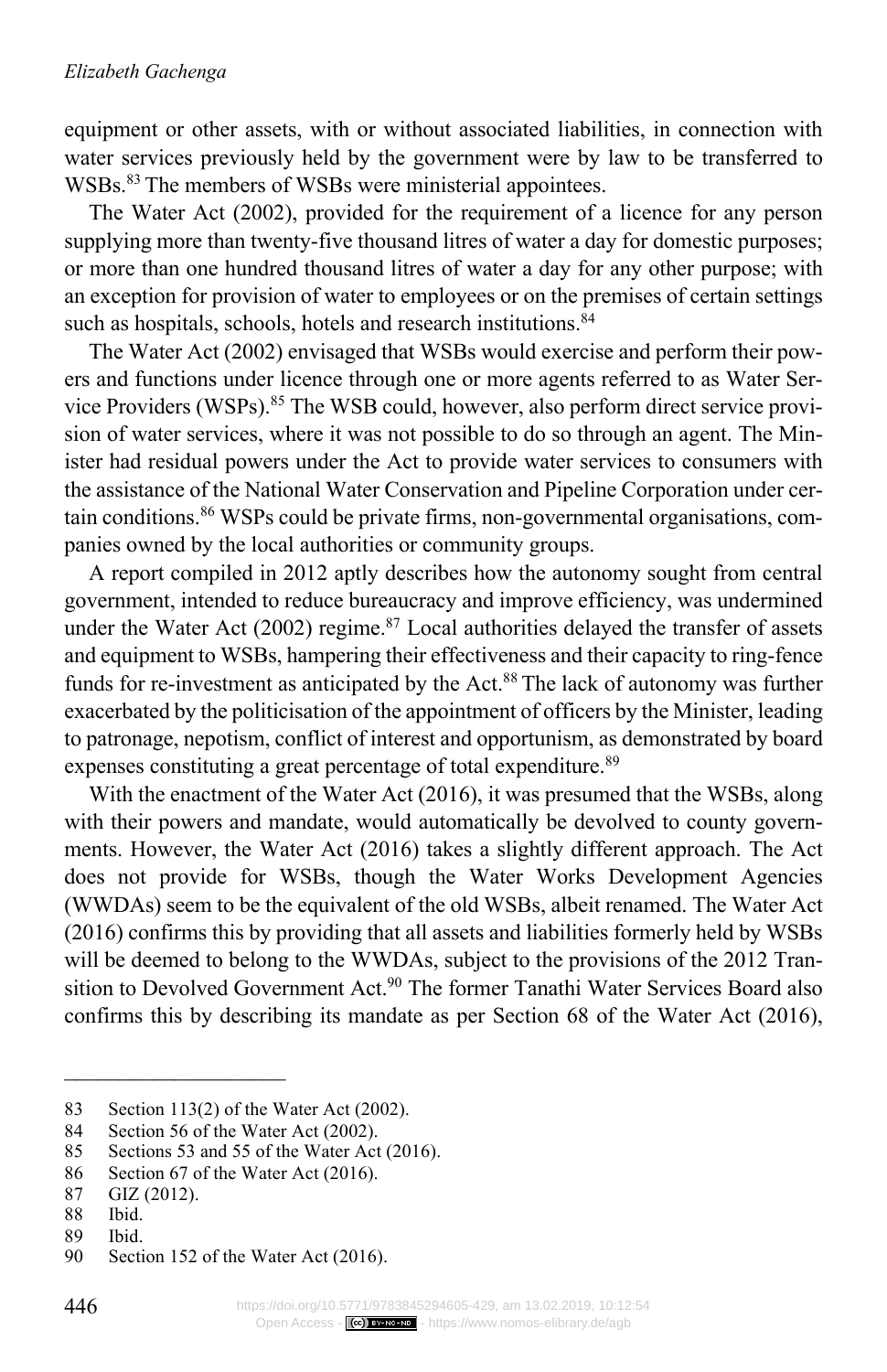which provision relates to the role of a WWDAs.<sup>91</sup> However, a closer scrutiny of the provisions relating to the WWDAs indicates certain pertinent differences between this institution and the WSB envisaged by the Water Act (2002).

The Water Act (2016) provides for the possibility of the Cabinet Secretary establishing, by a Gazette notice, one or more WWDAs with a defined geographical area of jurisdiction. Although the WWDAs are corporate bodies as were the WSB, the composition of the formers' members is different. The WWDA Board comprises of a Chairperson, appointed by the Cabinet Secretary, and four other members also appointed by the Cabinet Secretary from counties within the basin area and the Chief Executive Officer.<sup>92</sup> In contrast, the Water Act (2002) gave the Minister discretion in determining the number of members of a WSB through a Gazette notice.<sup>93</sup>

Section 68 of the Water Act (2016) sets out the functions and powers of the WWDAs which include undertaking the development, maintenance, management and operation of national public water works in their jurisdiction. A national public water work is defined, under Section 8, as one designated as such by the Cabinet Secretary by Gazette notice. The provision further sets out the basis for its designation, which is the fact that the water resource on which it depends is cross-cutting, is financed by the national government and is intended to serve a function of the national government, or a function which has been transferred to the national government by agreement between the national and county government. WSBs, on the other hand, were responsible for the efficient and economical provision of water services through an agent.<sup>94</sup>

WWDAs are mandated to act as a WSP until the responsibility for operation and management of the waterworks are handed over to a county government or their respective WSPs. They are also tasked with providing reserve capacity, technical services and capacity building to county governments and WSPs in their respective areas.95

The Water Act (2016) provides for the handing over of national public works from WWDAs to the county government, the joint committee or authority of the county governments within whose area the water works fall, or to the relevant WSP for purposes of provision of water services.<sup>96</sup> Nevertheless, the same provision in the Act makes this transfer of the ownership of the assets to the county government subject to the payment of any outstanding liabilities. Further, the Act provides that should a county government or its agent default on the repayment of any outstanding loans arising from the development, rehabilitation or maintenance of the works, the WWDA can

<sup>91</sup> See <www.tanathi.go.ke> (accessed 20-5-2018).

<sup>92</sup> Section 66 of the Water Act (2016).

<sup>93</sup> Section 51 of the Water Act (2002).<br>94 Section 53 of the Water Act (2002).

Section 53 of the Water Act (2002).

<sup>95</sup> Section 68 of the Water Act (2016).<br>96 Section 69 of the Water Act (2016).

Section 69 of the Water Act (2016).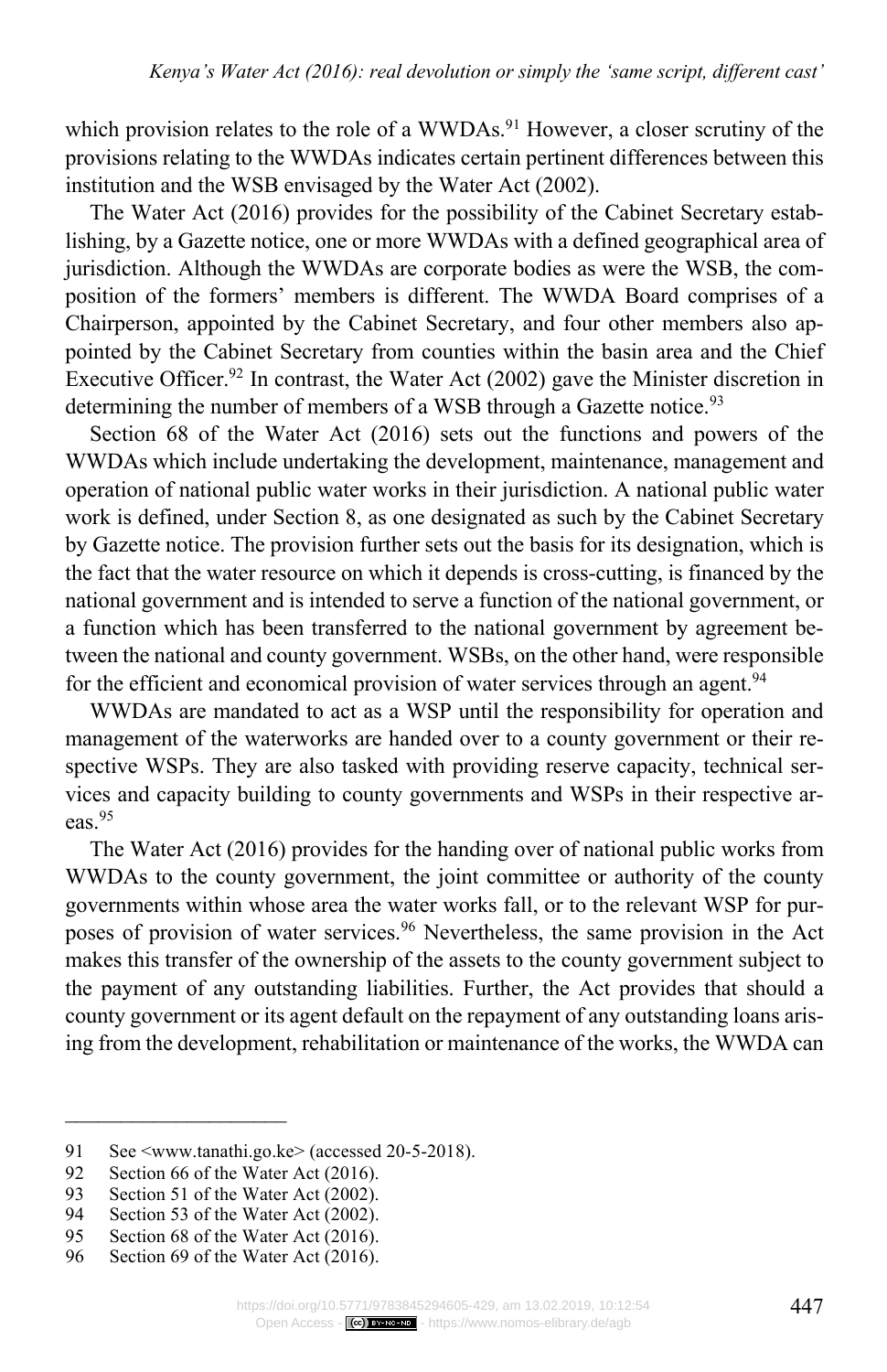petition WASREB to order a transfer of the WSPs functions back to the WWDA until full repayment of the loan.<sup>97</sup>

A further confirmation of the caution exercised in the transfer of assets, is the Gazette notice from the Cabinet Secretary for Water and Irrigation that established the date of commencement of the Act as 21 April 2017. This notice excludes from this date of commencement: Sections 152 and 155, which relate to transfer of assets from WSBs to WWDAs and from the Water Appeals Board to the Water Tribunal; and Section 153 which relates to the transfer of assets from WSBs to cross county WSPs.<sup>98</sup> Further, the revocation of Section 156(3) relating to the transition period for the institutions under the Water Act (2002) to institutions under the Water Act (2016) stipulated that such revocation did not extend to the Water Appeals Board and to WSBs.<sup>99</sup>

The above provisions seem to delay the devolution of ownership and management of county public works as implied by the Constitution. However, the prudence exercised seems justified in view of the experience of the devolution of health services in Kenya which has been characterised by challenges arising from capacity gaps, rampant corruption, inadequate allocation of county funds to the sector and conflicts between national and county governments.100

#### 3.3.3 Water service providers

Under the Water Act (2002), WSPs, which could be companies, non-governmental organisations of other persons or bodies, were responsible for providing water services under a licence agreement with a WSB. One main challenge of the Water Act (2002) was the political capture of WSPs. It was not uncommon to find among the list of approved registered WSPs, names of politicians in central government or their agents, either as individuals, companies or non-governmental organisations.101 The registered WSPs also lacked financial capacity and technical expertise to provide water services.

In accordance with the Constitution, the Water Act (2016) transfers the responsibility of water service provision to county governments.102 County governments are responsible for establishing WSPs (public limited companies under the Companies Act 2015), which shall be responsible for providing water services within the specified area and also for developing county assets necessary for water service provision.<sup>103</sup>

<sup>97</sup> Section 69(3) of the Water Act (2016).<br>98 Legal Notice No. 59 of 2017.

Legal Notice No. 59 of 2017.

<sup>99</sup> Legal Notice No. 60 of 2017.

<sup>100</sup> Kimathi (2017: 55).

<sup>101</sup> GIZ (2012).

<sup>102</sup> Section 77 of the Water Act (2016).

<sup>103</sup> Ibid.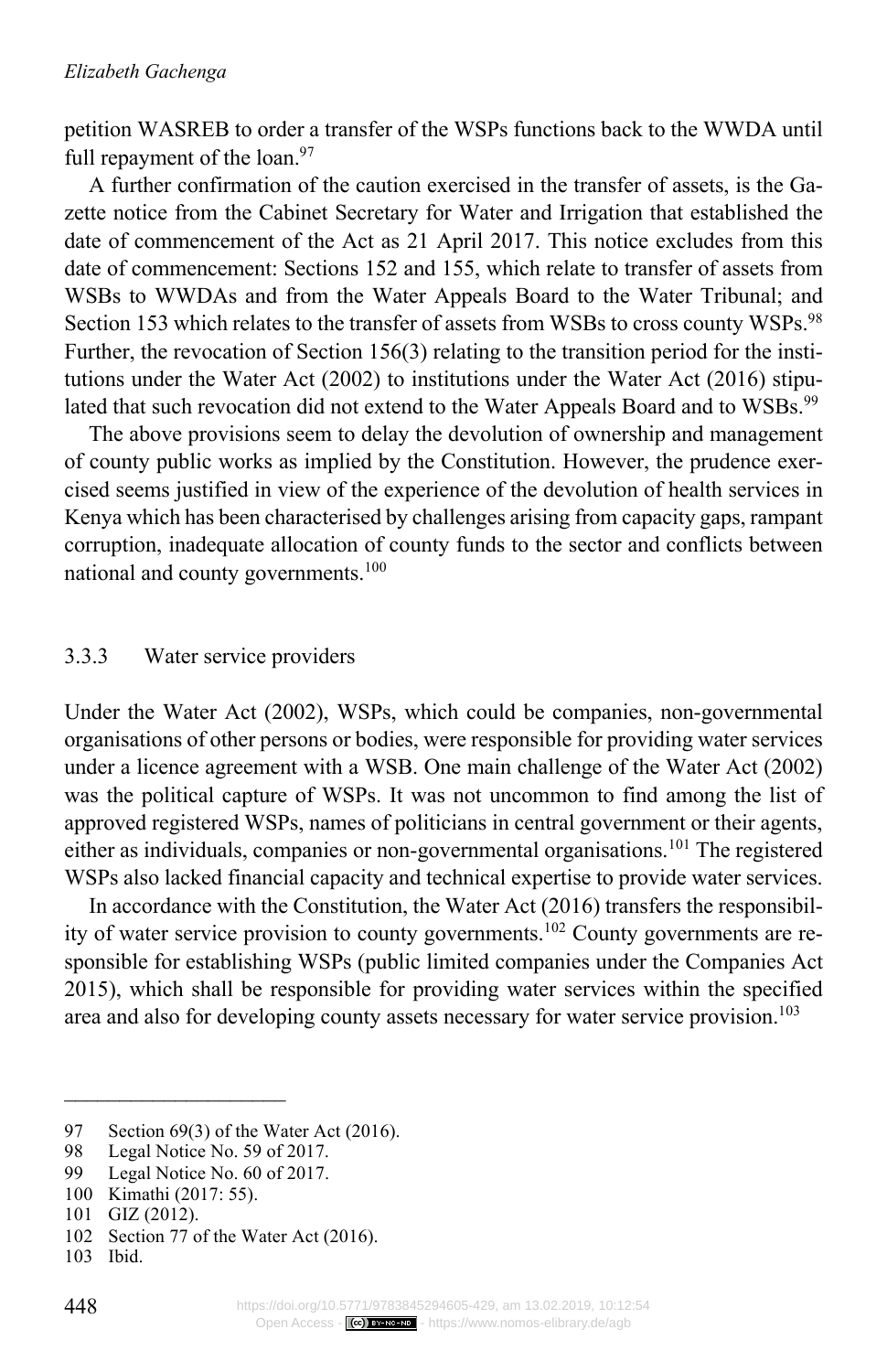The Water Act (2016) attempts to mitigate the risk of political capture of WSPs by setting out clear conditions for WSPs when applying for licences. Members of the Board of a WSP cannot at the time of nomination for appointment be serving as elected members of a county government; hold office in a political party; or be serving members of Parliament.<sup>104</sup> The Act further requires that the application for a licence as a WSP, made to WASREB, must be publicised and subjected to the input of stakeholders including the county government. The Act includes clear provisions on the requirements for an application and grounds for revocation or suspension of a licence. An application for a licence must include, among other things, evidence of a business plan, financial capability and plans for infrastructural development as a safeguard against the financial and technical challenges faced under the Water Act (2002), and which they continue to battle with to date. $105$ 

### 4 Same old law or a water law for sustainability?

The comparative analysis above of the substantive law and institutional frameworks under both Acts suggests that although the changes introduced by the Water Act (2016) might appear at a cursory glance to result in a similar script with a few changes to the institutions, some fundamental changes have been made to Kenya's water law.

Further, the true basis for evaluating the effectiveness or failure of the Water Act (2016) ought to be its capacity to achieve its primary purpose, which is "to provide for the regulation, management and development of water resources and water and sewerage services in line with the Constitution".<sup>106</sup> Whereas the county governors and the Council of Governors have focused on devolution as the principal goal of the Constitution, a more holistic reading of the Constitution, particularly in the context of management of natural resources, demonstrates that the principle of sustainable development is equally critical.

# 4.1 Devolution in the context of subsidiarity

Arguably, the Water Act (2016) has maintained, at least in broad terms, the institutional framework of the Water Act (2002). The framework under the Water Act (2002) was founded on the principal of delineating and decentralising the roles of water management and service provision. Consequently, the fact that the Water Act (2016) does

<sup>104</sup> Section 80 of the Water Act (2016).

<sup>105</sup> Kanda (2018: 19).

<sup>106</sup> Section 3 of the Water Act (2016).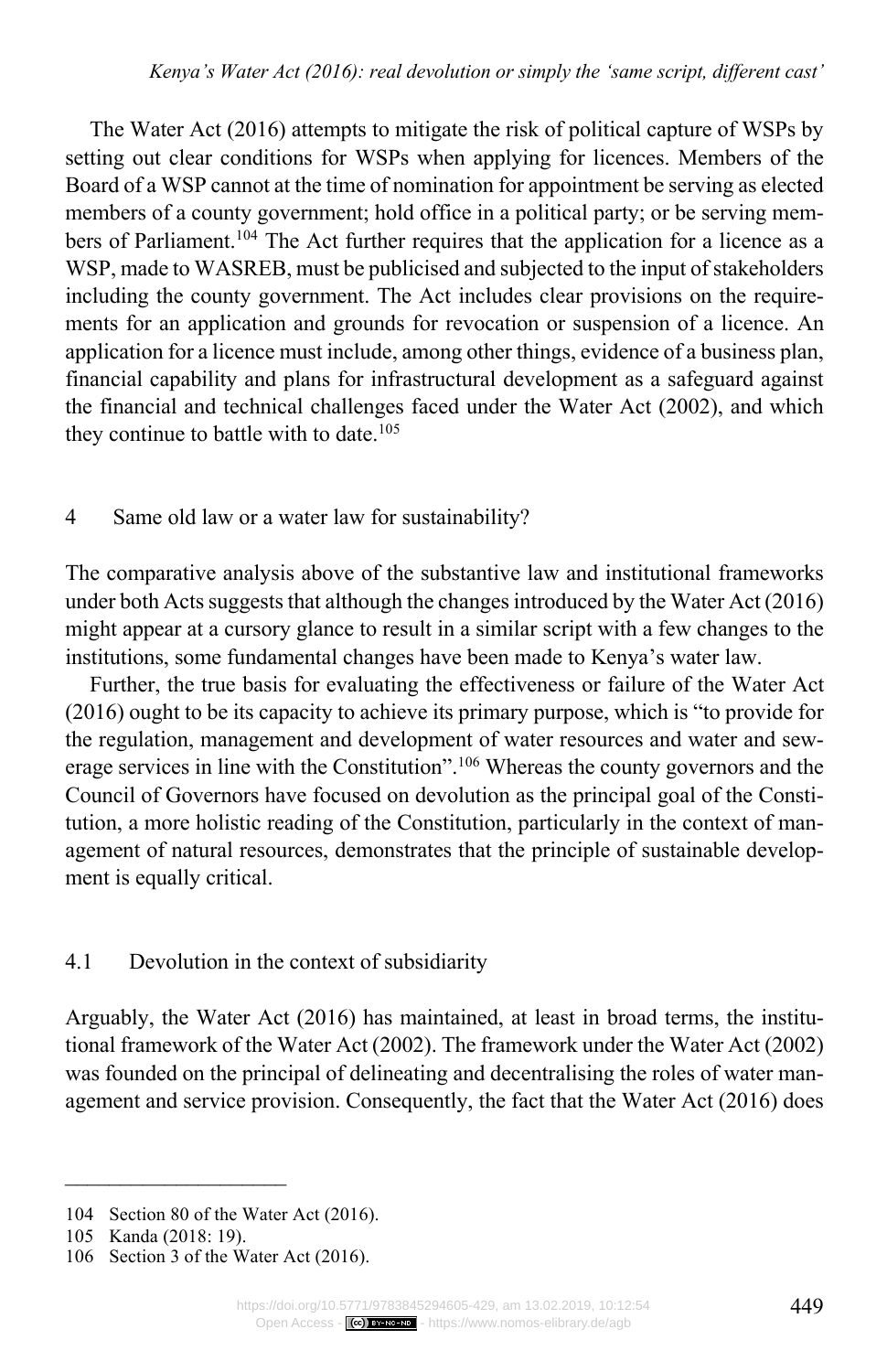### *Elizabeth Gachenga*

not depart radically from this main framework does not undermine its alignment with the constitutional requirement for devolution.

The failure of the Water Act (2002) to achieve the decentralisation intended was not the result of fundamental flaws in the Act itself, but rather challenges in implementing the law. These challenges included the lack of technical expertise and financial capacity at the local level to which roles had been decentralised. Political capture of positions in the institutions established by the Act also undermined the capacity of these institutions to achieve their mandate.

The Water Act (2016) has attempted to devolve certain aspects of water resource governance to county governments. However, the analysis of the Act also demonstrates a cautionary approach, supporting a gradual devolution rather than an immediate devolution. Further, the Act seems to introduce safeguards to mitigate the risk of facing similar challenges to those characterising the Water Act (2002) decentralisation process.

Such caution is not averse to the principle of subsidiarity, which requires that the functions of government be performed at the lowest level possible provided that they can be performed adequately.107 Where the lower levels of government cannot perform these functions, a failure to intervene on the part of the national government would amount to shirking its responsibility to its people.

# 4.2 Sustainable development as a national principle of governance under the Constitution

The Constitution of Kenya includes sustainable development as one of its governance principles.108 In the context of natural resource governance, the national government is required to "ensure sustainable exploitation, utilisation, management and conservation of the environment and natural resources, and ensure the equitable sharing of the accruing benefits".109 This function is further reiterated in the fourth schedule of the Constitution in relation to water protection, securing sufficient residual water, hydraulic engineering and the safety of dams.

The Water Act (2016), like the Water Act (2002) ascribes the role of regulation, policy development, management of water resources, as well as national water harvesting and storage to the national government. This is to be expected as sustainable water resource management for Kenya can be best achieved if the role is pitched at the national level.

<sup>107</sup> Marshall (2005).

<sup>108</sup> Article 10(2)(d) of the Constitution of Kenya (2010).

<sup>109</sup> Article 69(1)(a) of the Constitution of Kenya (2010).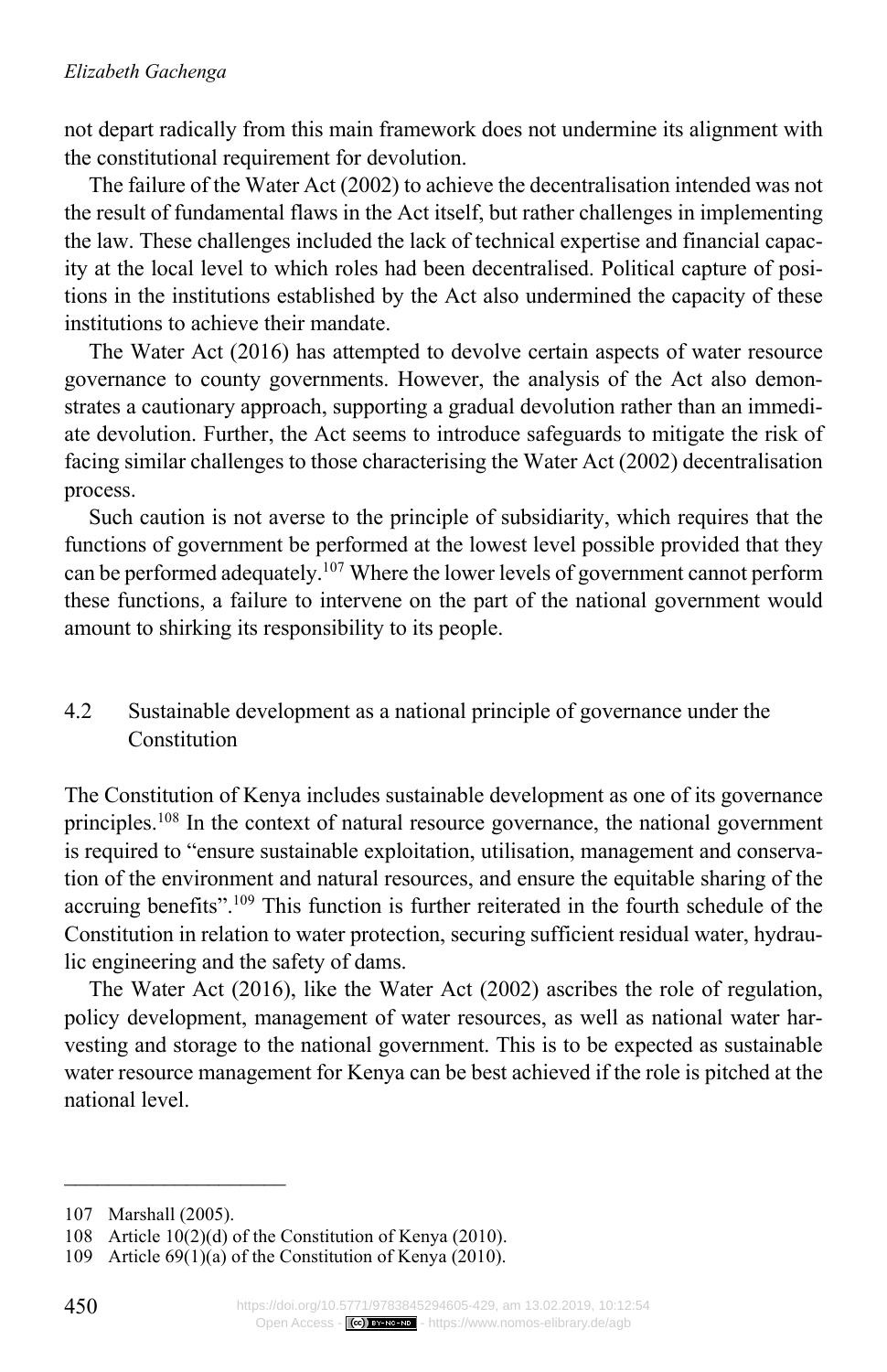As noted above, the Act seems to have adopted a prudent and slow approach to devolving water service provision to county governments. The experience of the health sector in which a rapid devolution of health service provision to county governments resulted in a crisis supports the wisdom of taking a staggered and prudent approach. The rushed devolution in the health sector was characterised by duplication of roles by national and county governments, inadequate support and financing of systems and processes at county government levels, and delays in accessing resources resulting in a failure by county governments to manage their health units.<sup>110</sup> Given the critical need for sustainable water management in Kenya, there may be some wisdom in retaining some control of water services' management and provision at the national level to avoid a similar scenario as that faced in the health sector.

Further, given the intra-county geographical extension of water resources, the management of water resources and even water service provision in some cases ought to remain within the mandate of the national government to ensure the sustainability of these water resources. As the experience of other countries demonstrates, the challenges faced in achieving sustainable management of basin areas that cut across states and territories has led to an increased move towards greater control by the federal government<sup>111</sup>

From the foregoing, it appears that the comparison between the Water Acts 2002 and 2016 reveals that this is not entirely a case of 'same script different cast'. Further, even where the script is the same, then the adage that 'if it ain't broke don't fix it' applies.

### References

- Aarts, J (2012) *Will community-based water management solve Africa's water problems? The performance of water resource user associations in the upper Ewaso Ng'iro river basin, Kenya* PhD Thesis Radboud University Nijmegen.
- Cox, D & W Houston (2000) *Same script, different cast* Pop song performed as a duet.
- Cullet, P (2006) "Water law reforms analysis of recent developments" 48(2) *Journal of the Indian Law Institute* 206-231.
- Gachenga, EW (2012) "integrating customary and statutory law systems of water governance for sustainable development: the case of the Marakwet of Kenya", at <http://handle.uws.edu.au:8081/1959.7/524487> (accessed 15-5-2018).
- GIZ / *Gesellschaft für Internationale Zusammenarbeit* (2012) Good governance in the Kenyan water sector. Policies, pipes and the participation of the people-water governance practices on the ground.

 $\frac{1}{2}$  ,  $\frac{1}{2}$  ,  $\frac{1}{2}$  ,  $\frac{1}{2}$  ,  $\frac{1}{2}$  ,  $\frac{1}{2}$  ,  $\frac{1}{2}$  ,  $\frac{1}{2}$  ,  $\frac{1}{2}$  ,  $\frac{1}{2}$  ,  $\frac{1}{2}$ 110 Kimathi (2017: 55).

<sup>111</sup> McKay & Madsen (2009).